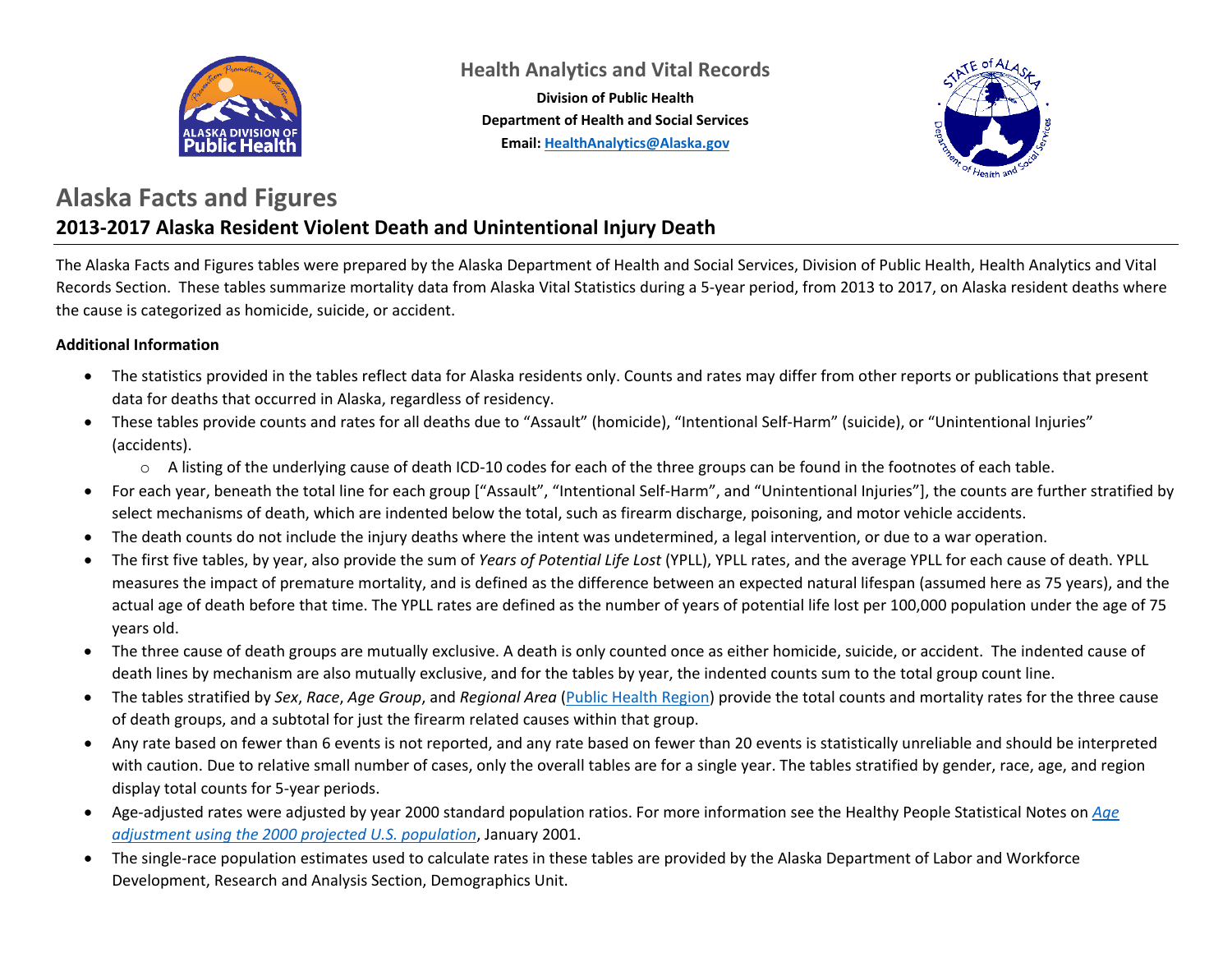

### **Alaska Facts & Figures Alaska Resident Violent Death and Unintentional Injury - Causes by Year (2013-2017)**

|      |                                                        |                | <b>Mortality</b>        |                                             |                               | Years of Potential Life Lost (Age <75)<br>Age<br><b>Crude YPLL</b><br>Adjusted<br><b>YPLL</b><br>Rate <sup>4</sup><br>YPLL Rate <sup>5</sup><br>402.3<br>420.1<br>2,859<br>257.0<br>1,743<br>245.3<br>157.1<br>163.1<br>1,116<br>7,118<br>1,001.7<br>1,026.4<br>603.5<br>4,176<br>587.7<br>422.9<br>2,942<br>414.0<br>12,627<br>1,777.0<br>1,845.7<br>$***$<br>$***$<br>184<br>523<br>$73.6*$<br>$73.4*$<br>78.8*<br>546<br>$76.8*$<br>760.0<br>5,110<br>719.1<br>594<br>83.6<br>87.1<br>3,236<br>471.9<br>455.4<br>$***$<br>$***$<br>$\mathbf 0$ |       |       |                          |
|------|--------------------------------------------------------|----------------|-------------------------|---------------------------------------------|-------------------------------|---------------------------------------------------------------------------------------------------------------------------------------------------------------------------------------------------------------------------------------------------------------------------------------------------------------------------------------------------------------------------------------------------------------------------------------------------------------------------------------------------------------------------------------------------|-------|-------|--------------------------|
| Year | Cause of Death <sup>1</sup>                            | <b>Deaths</b>  | Crude Rate <sup>2</sup> | Age<br><b>Adjusted</b><br>Rate <sup>3</sup> | <b>Median Age</b><br>of Death |                                                                                                                                                                                                                                                                                                                                                                                                                                                                                                                                                   |       |       | Average<br><b>YPLL</b>   |
| 2017 | <b>Total Assault (homicide)</b>                        | 76             | 10.3                    | 10.4                                        | 34.5                          |                                                                                                                                                                                                                                                                                                                                                                                                                                                                                                                                                   |       |       | 37.6                     |
|      | Assault by firearm discharge                           | 44             | 6.0                     | 6.2                                         | 31.5                          |                                                                                                                                                                                                                                                                                                                                                                                                                                                                                                                                                   |       |       | 39.6                     |
|      | Assault by other means                                 | 32             | 4.3                     | 4.2                                         | 41                            |                                                                                                                                                                                                                                                                                                                                                                                                                                                                                                                                                   |       |       | 34.9                     |
|      | <b>Total Intentional self-harm (suicide)</b>           | 197            | 26.7                    | 26.9                                        | 34                            |                                                                                                                                                                                                                                                                                                                                                                                                                                                                                                                                                   |       |       | 36.1                     |
|      | Suicide by firearm discharge                           | 118            | 16.0                    | 16.1                                        | 34.5                          |                                                                                                                                                                                                                                                                                                                                                                                                                                                                                                                                                   |       |       | 35.4                     |
|      | Suicide by other means                                 | 79             | 10.7                    | 10.8                                        | 33                            |                                                                                                                                                                                                                                                                                                                                                                                                                                                                                                                                                   |       |       | 37.2                     |
|      | <b>Total Unintentional injuries (accidents)</b>        | 427            | 57.9                    | 63.0                                        | 45                            |                                                                                                                                                                                                                                                                                                                                                                                                                                                                                                                                                   |       |       | 29.6                     |
|      | Accidental firearm discharge                           | $\overline{4}$ | $***$                   | $***$                                       | 23                            |                                                                                                                                                                                                                                                                                                                                                                                                                                                                                                                                                   |       |       | 46                       |
|      | Accidental drowning                                    | 18             | $2.4*$                  | $2.3*$                                      | 55                            |                                                                                                                                                                                                                                                                                                                                                                                                                                                                                                                                                   |       |       | 29.1                     |
|      | Accidental exposure to smoke or fire                   | 11             | $1.5*$                  | $1.6*$                                      | 8                             |                                                                                                                                                                                                                                                                                                                                                                                                                                                                                                                                                   |       |       | 49.6                     |
|      | Accidental poisoning or exposure to noxious substances | 150            | 20.4                    | 20.7                                        | 40                            |                                                                                                                                                                                                                                                                                                                                                                                                                                                                                                                                                   |       |       | 34.1                     |
|      | Accidental falls                                       | 65             | 8.8                     | 12.2                                        | 77                            |                                                                                                                                                                                                                                                                                                                                                                                                                                                                                                                                                   |       |       | 9.1                      |
|      | Motor vehicles accidents                               | 97             | 13.2                    | 13.8                                        | 42                            |                                                                                                                                                                                                                                                                                                                                                                                                                                                                                                                                                   |       |       | 33.4                     |
|      | Other land transports accidents                        | $\mathbf 0$    | $***$                   | $***$                                       | $\blacksquare$                |                                                                                                                                                                                                                                                                                                                                                                                                                                                                                                                                                   |       |       | $\overline{\phantom{a}}$ |
|      | Water, air, space, or other transport accidents        | 24             | 3.3                     | 3.3                                         | 35                            | 775                                                                                                                                                                                                                                                                                                                                                                                                                                                                                                                                               | 109.1 | 112.9 | 32.3                     |
|      | Other nontransport accidents                           | 58             | 7.9                     | 8.5                                         | 45                            | 1,659                                                                                                                                                                                                                                                                                                                                                                                                                                                                                                                                             | 233.5 | 233.6 | 28.6                     |

Data Accessed: 01/02/2019 Source: Alaska Division of Public Health, Vital Statistics, Mortality.

\*\* Crude and age adjusted rates based on fewer than 6 events (or YPLL rates based on fewer than 6 events under 75 years old) are not reported.



5. Years per 100,000 population under 75 years old, age adjusted to year 2000 standard population.

\* Crude and age adjusted rates based on fewer than 20 events (or YPLL rates based on fewer than 20 events under 75 years old) are statistically unreliable and should be used with caution.

3. Events per 100,000 population, age adjusted to year 2000 standard population.

4. Years per 100,000 population under 75 years old.

Unintentional injuries: V01-X59, Y85-Y86

2. Events per 100,000 population.

Intentional self-harm (suicide): U03, X60-X84, Y870

 Assault (homicide): U01-U02, X85-Y09X, Y871 1. Defined by the following underlying cause of death ICD-10 codes: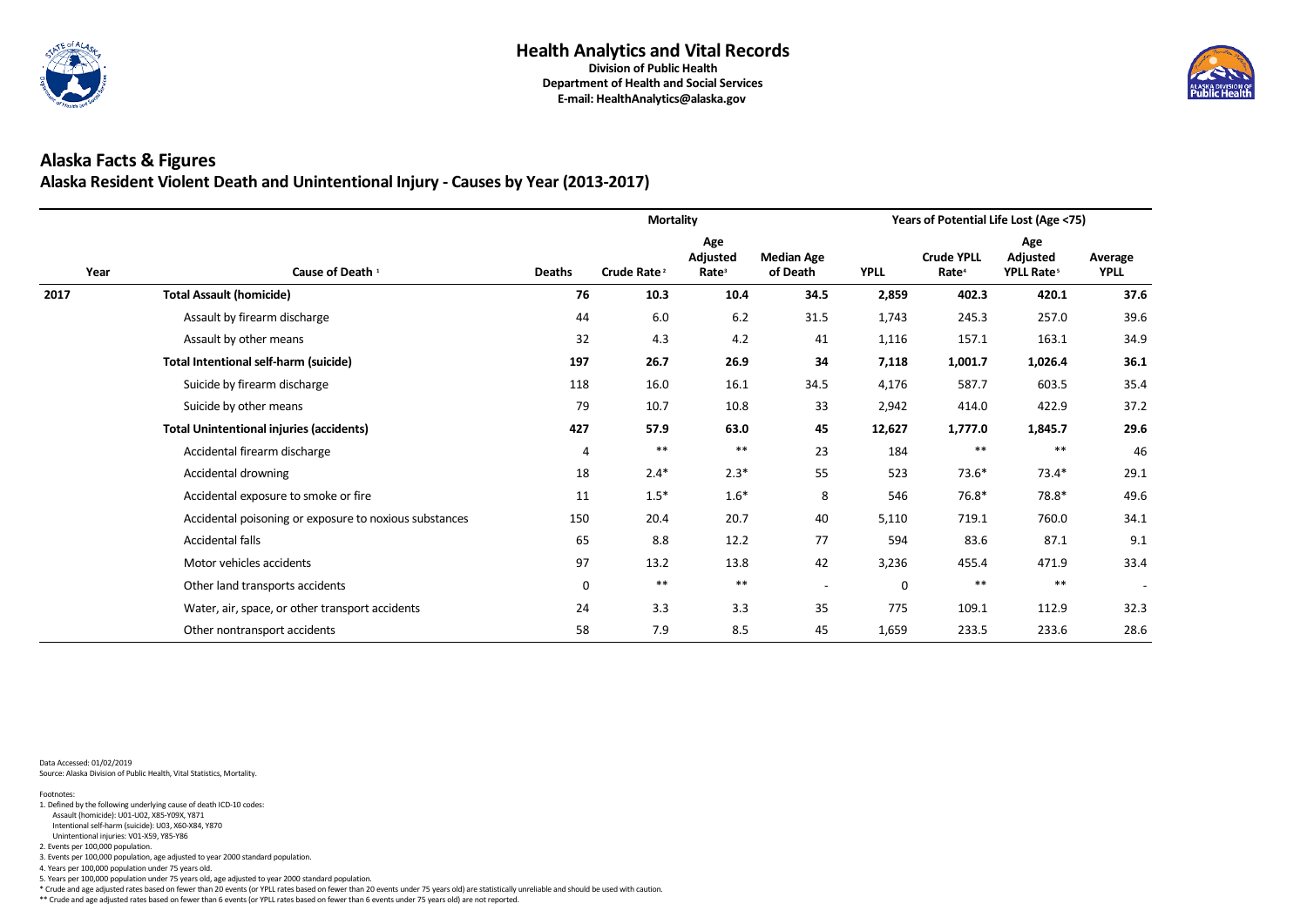

### **Alaska Facts & Figures Alaska Resident Violent Death and Unintentional Injury - Causes by Year (2013-2017)**

|      |                                                        |                | <b>Mortality</b>        |                                             |                               | Years of Potential Life Lost (Age <75)<br>Age<br><b>Crude YPLL</b><br>Adjusted<br><b>YPLL</b><br>YPLL Rate <sup>5</sup><br>Rate <sup>4</sup><br>350.7<br>2,388<br>334.3<br>291.6<br>1,991<br>278.7<br>397<br>$55.6*$<br>$59.1*$<br>7,242<br>1,013.7<br>1,050.3<br>4,253<br>611.7<br>595.3<br>438.7<br>2,989<br>418.4<br>12,248<br>1,714.5<br>1,754.5<br>$***$<br>$***$<br>264<br>919<br>140.2<br>128.6<br>63.4*<br>397<br>$55.6*$<br>4,309<br>603.2<br>622.9<br>82.4<br>589<br>81.1<br>456.0<br>3,249<br>454.8<br>$***$<br>$***$ |       |       |                        |
|------|--------------------------------------------------------|----------------|-------------------------|---------------------------------------------|-------------------------------|----------------------------------------------------------------------------------------------------------------------------------------------------------------------------------------------------------------------------------------------------------------------------------------------------------------------------------------------------------------------------------------------------------------------------------------------------------------------------------------------------------------------------------|-------|-------|------------------------|
| Year | Cause of Death <sup>1</sup>                            | <b>Deaths</b>  | Crude Rate <sup>2</sup> | Age<br><b>Adjusted</b><br>Rate <sup>3</sup> | <b>Median Age</b><br>of Death |                                                                                                                                                                                                                                                                                                                                                                                                                                                                                                                                  |       |       | Average<br><b>YPLL</b> |
| 2016 | <b>Total Assault (homicide)</b>                        | 54             | 7.3                     | 7.6                                         | 30                            |                                                                                                                                                                                                                                                                                                                                                                                                                                                                                                                                  |       |       | 44.2                   |
|      | Assault by firearm discharge                           | 45             | 6.1                     | 6.3                                         | 30                            |                                                                                                                                                                                                                                                                                                                                                                                                                                                                                                                                  |       |       | 44.2                   |
|      | Assault by other means                                 | 9              | $1.2*$                  | $1.3*$                                      | 33                            |                                                                                                                                                                                                                                                                                                                                                                                                                                                                                                                                  |       |       | 44.1                   |
|      | <b>Total Intentional self-harm (suicide)</b>           | 186            | 25.1                    | 25.3                                        | 31                            |                                                                                                                                                                                                                                                                                                                                                                                                                                                                                                                                  |       |       | 38.9                   |
|      | Suicide by firearm discharge                           | 110            | 14.9                    | 14.7                                        | 31                            |                                                                                                                                                                                                                                                                                                                                                                                                                                                                                                                                  |       |       | 38.7                   |
|      | Suicide by other means                                 | 76             | 10.3                    | 10.6                                        | 32.5                          |                                                                                                                                                                                                                                                                                                                                                                                                                                                                                                                                  |       |       | 39.3                   |
|      | <b>Total Unintentional injuries (accidents)</b>        | 431            | 58.3                    | 62.1                                        | 48                            |                                                                                                                                                                                                                                                                                                                                                                                                                                                                                                                                  |       |       | 28.4                   |
|      | Accidental firearm discharge                           | 5              | $***$                   | $***$                                       | 25                            |                                                                                                                                                                                                                                                                                                                                                                                                                                                                                                                                  |       |       | 52.8                   |
|      | Accidental drowning                                    | 28             | 3.8                     | 4.0                                         | 40                            |                                                                                                                                                                                                                                                                                                                                                                                                                                                                                                                                  |       |       | 32.8                   |
|      | Accidental exposure to smoke or fire                   | 14             | $1.9*$                  | $2.0*$                                      | 46                            |                                                                                                                                                                                                                                                                                                                                                                                                                                                                                                                                  |       |       | 28.4                   |
|      | Accidental poisoning or exposure to noxious substances | 127            | 17.2                    | 16.8                                        | 41                            |                                                                                                                                                                                                                                                                                                                                                                                                                                                                                                                                  |       |       | 33.9                   |
|      | Accidental falls                                       | 69             | 9.3                     | 12.9                                        | 76                            |                                                                                                                                                                                                                                                                                                                                                                                                                                                                                                                                  |       |       | 8.5                    |
|      | Motor vehicles accidents                               | 95             | 12.8                    | 12.8                                        | 34                            |                                                                                                                                                                                                                                                                                                                                                                                                                                                                                                                                  |       |       | 34.2                   |
|      | Other land transports accidents                        | $\overline{3}$ | $***$                   | $***$                                       | 56                            | 63                                                                                                                                                                                                                                                                                                                                                                                                                                                                                                                               |       |       | 21                     |
|      | Water, air, space, or other transport accidents        | 43             | 5.8                     | 5.9                                         | 40                            | 1,365                                                                                                                                                                                                                                                                                                                                                                                                                                                                                                                            | 191.1 | 193.7 | 31.7                   |
|      | Other nontransport accidents                           | 47             | 6.4                     | 6.8                                         | 56                            | 1,093                                                                                                                                                                                                                                                                                                                                                                                                                                                                                                                            | 153.0 | 154.0 | 23.3                   |

Data Accessed: 01/02/2019 Source: Alaska Division of Public Health, Vital Statistics, Mortality.

\*\* Crude and age adjusted rates based on fewer than 6 events (or YPLL rates based on fewer than 6 events under 75 years old) are not reported.



5. Years per 100,000 population under 75 years old, age adjusted to year 2000 standard population.

\* Crude and age adjusted rates based on fewer than 20 events (or YPLL rates based on fewer than 20 events under 75 years old) are statistically unreliable and should be used with caution.

3. Events per 100,000 population, age adjusted to year 2000 standard population.

4. Years per 100,000 population under 75 years old.

Unintentional injuries: V01-X59, Y85-Y86

2. Events per 100,000 population.

Intentional self-harm (suicide): U03, X60-X84, Y870

 Assault (homicide): U01-U02, X85-Y09X, Y871 1. Defined by the following underlying cause of death ICD-10 codes: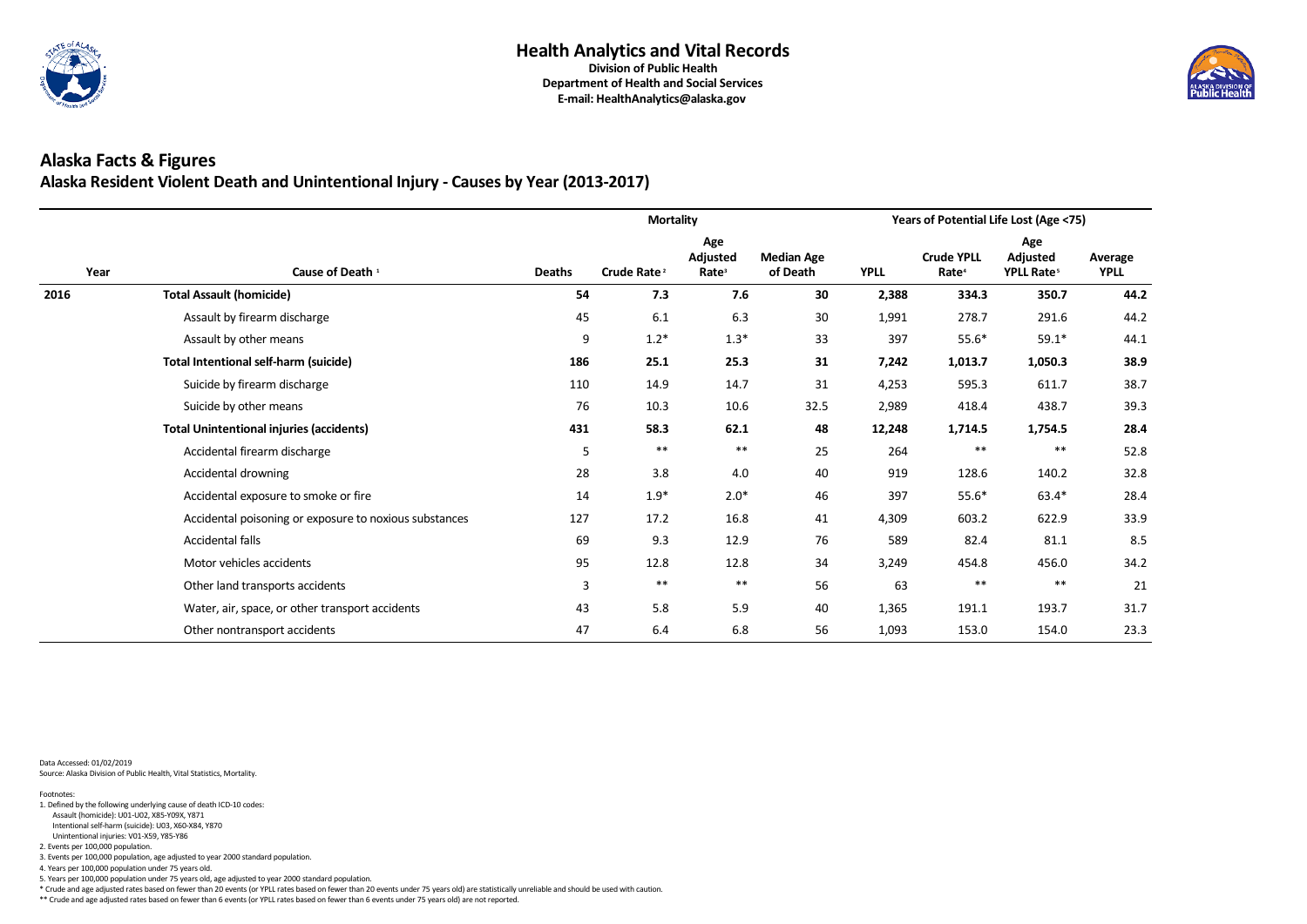

### **Alaska Facts & Figures Alaska Resident Violent Death and Unintentional Injury - Causes by Year (2013-2017)**

|      |                                                        |               | <b>Mortality</b>        |                                      |                               | Years of Potential Life Lost (Age <75)<br>Age<br><b>Crude YPLL</b><br>Adjusted<br><b>YPLL</b><br>Rate <sup>4</sup><br>YPLL Rate <sup>5</sup><br>362.6<br>364.8<br>2,586<br>254.3<br>252.6<br>1,814<br>772<br>108.2<br>112.2<br>1,054.5<br>1,088.3<br>7,521<br>636.9<br>4,424<br>620.3<br>3,097<br>451.4<br>434.2<br>11,213<br>1,572.2<br>1,593.2<br>$***$<br>$***$<br>256<br>156.4<br>1,081<br>151.6<br>221<br>$29.4*$<br>$31.0*$<br>657.8<br>4,582<br>642.4<br>481<br>67.4<br>65.3<br>2,415<br>338.6<br>350.2<br>$***$<br>**<br>1 |         |         |                        |
|------|--------------------------------------------------------|---------------|-------------------------|--------------------------------------|-------------------------------|------------------------------------------------------------------------------------------------------------------------------------------------------------------------------------------------------------------------------------------------------------------------------------------------------------------------------------------------------------------------------------------------------------------------------------------------------------------------------------------------------------------------------------|---------|---------|------------------------|
| Year | Cause of Death <sup>1</sup>                            | <b>Deaths</b> | Crude Rate <sup>2</sup> | Age<br>Adjusted<br>Rate <sup>3</sup> | <b>Median Age</b><br>of Death |                                                                                                                                                                                                                                                                                                                                                                                                                                                                                                                                    |         |         | Average<br><b>YPLL</b> |
| 2015 | <b>Total Assault (homicide)</b>                        | 62            | 8.4                     | 8.1                                  | 30.5                          |                                                                                                                                                                                                                                                                                                                                                                                                                                                                                                                                    |         |         | 41.7                   |
|      | Assault by firearm discharge                           | 42            | 5.7                     | 5.5                                  | 27                            |                                                                                                                                                                                                                                                                                                                                                                                                                                                                                                                                    |         |         | 43.2                   |
|      | Assault by other means                                 | 20            | 2.7                     | 2.7                                  | 36.5                          |                                                                                                                                                                                                                                                                                                                                                                                                                                                                                                                                    |         |         | 38.6                   |
|      | <b>Total Intentional self-harm (suicide)</b>           | 200           | 27.1                    | 27.1                                 | 37                            |                                                                                                                                                                                                                                                                                                                                                                                                                                                                                                                                    |         |         | 37.6                   |
|      | Suicide by firearm discharge                           | 122           | 16.5                    | 16.5                                 | 38                            |                                                                                                                                                                                                                                                                                                                                                                                                                                                                                                                                    |         |         | 36.3                   |
|      | Suicide by other means                                 | 78            | 10.6                    | 10.6                                 | 34.5                          |                                                                                                                                                                                                                                                                                                                                                                                                                                                                                                                                    |         |         | 39.7                   |
|      | <b>Total Unintentional injuries (accidents)</b>        | 386           | 52.3                    | 57.4                                 | 46                            |                                                                                                                                                                                                                                                                                                                                                                                                                                                                                                                                    |         |         | 29                     |
|      | Accidental firearm discharge                           | 5             | $***$                   | $***$                                | 22                            |                                                                                                                                                                                                                                                                                                                                                                                                                                                                                                                                    |         |         | 51.2                   |
|      | Accidental drowning                                    | 29            | 3.9                     | 4.1                                  | 36                            |                                                                                                                                                                                                                                                                                                                                                                                                                                                                                                                                    |         |         | 37.3                   |
|      | Accidental exposure to smoke or fire                   | 11            | $1.5*$                  | $1.9*$                               | 72                            |                                                                                                                                                                                                                                                                                                                                                                                                                                                                                                                                    |         |         | 20.1                   |
|      | Accidental poisoning or exposure to noxious substances | 134           | 18.2                    | 18.0                                 | 38                            |                                                                                                                                                                                                                                                                                                                                                                                                                                                                                                                                    |         |         | 34.2                   |
|      | Accidental falls                                       | 51            | 6.9                     | 10.3                                 | 78                            |                                                                                                                                                                                                                                                                                                                                                                                                                                                                                                                                    |         |         | 9.4                    |
|      | Motor vehicles accidents                               | 74            | 10.0                    | 10.6                                 | 38.5                          |                                                                                                                                                                                                                                                                                                                                                                                                                                                                                                                                    |         |         | 32.6                   |
|      | Other land transports accidents                        | $\mathbf{1}$  | $***$                   | $***$                                | 74                            |                                                                                                                                                                                                                                                                                                                                                                                                                                                                                                                                    |         |         | $\mathbf{1}$           |
|      | Water, air, space, or other transport accidents        | 17            | $2.3*$                  | $2.1*$                               | 53                            | 454                                                                                                                                                                                                                                                                                                                                                                                                                                                                                                                                | $63.7*$ | $61.4*$ | 26.7                   |
|      | Other nontransport accidents                           | 64            | 8.7                     | 9.6                                  | 57                            | 1,722                                                                                                                                                                                                                                                                                                                                                                                                                                                                                                                              | 241.4   | 234.0   | 26.9                   |

Data Accessed: 01/02/2019 Source: Alaska Division of Public Health, Vital Statistics, Mortality.

\*\* Crude and age adjusted rates based on fewer than 6 events (or YPLL rates based on fewer than 6 events under 75 years old) are not reported.



- 5. Years per 100,000 population under 75 years old, age adjusted to year 2000 standard population.
- \* Crude and age adjusted rates based on fewer than 20 events (or YPLL rates based on fewer than 20 events under 75 years old) are statistically unreliable and should be used with caution.

4. Years per 100,000 population under 75 years old.

- Assault (homicide): U01-U02, X85-Y09X, Y871 1. Defined by the following underlying cause of death ICD-10 codes:
- Intentional self-harm (suicide): U03, X60-X84, Y870
- Unintentional injuries: V01-X59, Y85-Y86
- 2. Events per 100,000 population.
- 3. Events per 100,000 population, age adjusted to year 2000 standard population.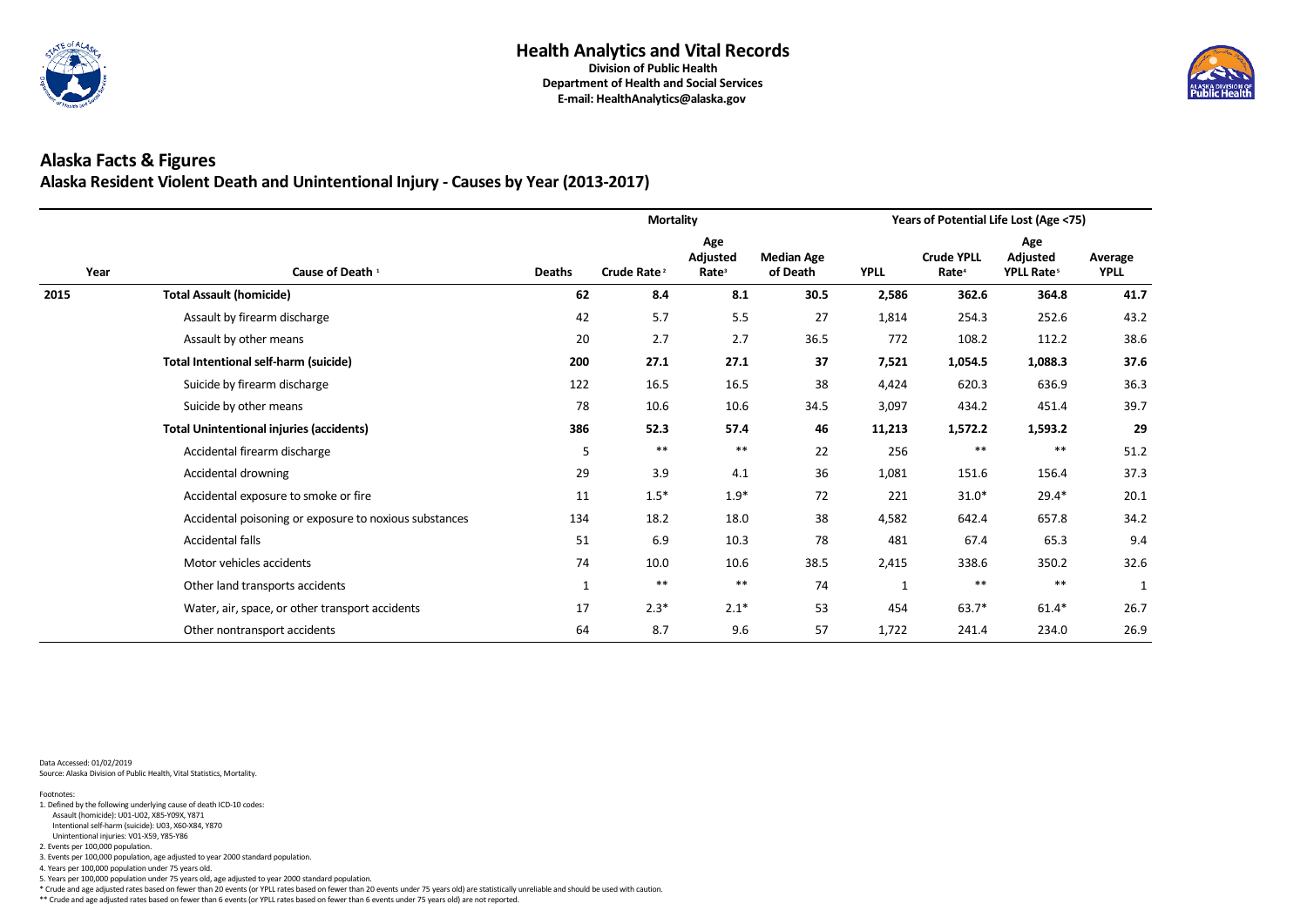

### **Alaska Facts & Figures Alaska Resident Violent Death and Unintentional Injury - Causes by Year (2013-2017)**

|      |                                                        |                | <b>Mortality</b>        |                                             |                               | Years of Potential Life Lost (Age <75)<br>Age<br><b>Crude YPLL</b><br>Adjusted<br><b>YPLL</b><br>YPLL Rate <sup>5</sup><br>Rate <sup>4</sup><br>187.7<br>181.2<br>1,339<br>101.9<br>746<br>104.6<br>$79.3*$<br>593<br>$83.1*$<br>35<br>865.5<br>6,115<br>857.2<br>36<br>571.5<br>4,023<br>563.9<br>2,092<br>293.2<br>294.0<br>47<br>10,960<br>1,536.3<br>1,568.6<br>$***$<br>$***$<br>24<br>129<br>43<br>886<br>131.2<br>124.2<br>$17.0*$<br>119<br>$16.7*$<br>39<br>684.4<br>4,610<br>646.2<br>70<br>417<br>$55.7*$<br>$58.5*$<br>44<br>394.1<br>2,866<br>401.7 |       |       |                        |
|------|--------------------------------------------------------|----------------|-------------------------|---------------------------------------------|-------------------------------|------------------------------------------------------------------------------------------------------------------------------------------------------------------------------------------------------------------------------------------------------------------------------------------------------------------------------------------------------------------------------------------------------------------------------------------------------------------------------------------------------------------------------------------------------------------|-------|-------|------------------------|
| Year | Cause of Death <sup>1</sup>                            | <b>Deaths</b>  | Crude Rate <sup>2</sup> | Age<br><b>Adjusted</b><br>Rate <sup>3</sup> | <b>Median Age</b><br>of Death |                                                                                                                                                                                                                                                                                                                                                                                                                                                                                                                                                                  |       |       | Average<br><b>YPLL</b> |
| 2014 | <b>Total Assault (homicide)</b>                        | 36             | 4.9                     | 4.6                                         | 34.5                          |                                                                                                                                                                                                                                                                                                                                                                                                                                                                                                                                                                  |       |       | 37.2                   |
|      | Assault by firearm discharge                           | 20             | 2.7                     | 2.5                                         | 34.5                          |                                                                                                                                                                                                                                                                                                                                                                                                                                                                                                                                                                  |       |       | 37.3                   |
|      | Assault by other means                                 | 16             | $2.2*$                  | $2.1*$                                      | 37.5                          |                                                                                                                                                                                                                                                                                                                                                                                                                                                                                                                                                                  |       |       | 37.1                   |
|      | <b>Total Intentional self-harm (suicide)</b>           | 167            | 22.7                    | 22.3                                        |                               |                                                                                                                                                                                                                                                                                                                                                                                                                                                                                                                                                                  |       |       | 36.6                   |
|      | Suicide by firearm discharge                           | 115            | 15.6                    | 15.5                                        |                               |                                                                                                                                                                                                                                                                                                                                                                                                                                                                                                                                                                  |       |       | 35                     |
|      | Suicide by other means                                 | 52             | 7.1                     | 6.8                                         | 30.5                          |                                                                                                                                                                                                                                                                                                                                                                                                                                                                                                                                                                  |       |       | 40.2                   |
|      | <b>Total Unintentional injuries (accidents)</b>        | 379            | 51.4                    | 54.6                                        |                               |                                                                                                                                                                                                                                                                                                                                                                                                                                                                                                                                                                  |       |       | 28.9                   |
|      | Accidental firearm discharge                           | $\mathbf{3}$   | $***$                   | $***$                                       |                               |                                                                                                                                                                                                                                                                                                                                                                                                                                                                                                                                                                  |       |       | 43                     |
|      | Accidental drowning                                    | 25             | 3.4                     | 3.3                                         |                               |                                                                                                                                                                                                                                                                                                                                                                                                                                                                                                                                                                  |       |       | 35.4                   |
|      | Accidental exposure to smoke or fire                   | 8              | $1.1*$                  | $1.3*$                                      | 59.5                          |                                                                                                                                                                                                                                                                                                                                                                                                                                                                                                                                                                  |       |       | 14.9                   |
|      | Accidental poisoning or exposure to noxious substances | 136            | 18.5                    | 18.6                                        |                               |                                                                                                                                                                                                                                                                                                                                                                                                                                                                                                                                                                  |       |       | 33.9                   |
|      | Accidental falls                                       | 32             | 4.3                     | 5.8                                         |                               |                                                                                                                                                                                                                                                                                                                                                                                                                                                                                                                                                                  |       |       | 13                     |
|      | Motor vehicles accidents                               | 87             | 11.8                    | 11.2                                        |                               |                                                                                                                                                                                                                                                                                                                                                                                                                                                                                                                                                                  |       |       | 32.9                   |
|      | Other land transports accidents                        | $\overline{2}$ | $***$                   | $***$                                       | 53                            | 44                                                                                                                                                                                                                                                                                                                                                                                                                                                                                                                                                               | $***$ | $***$ | 22                     |
|      | Water, air, space, or other transport accidents        | 22             | 3.0                     | 2.7                                         | 48                            | 657                                                                                                                                                                                                                                                                                                                                                                                                                                                                                                                                                              | 92.1  | 91.9  | 29.9                   |
|      | Other nontransport accidents                           | 64             | 8.7                     | 11.0                                        | 66.5                          | 1,232                                                                                                                                                                                                                                                                                                                                                                                                                                                                                                                                                            | 172.7 | 170.1 | 19.3                   |

Data Accessed: 01/02/2019 Source: Alaska Division of Public Health, Vital Statistics, Mortality.

\*\* Crude and age adjusted rates based on fewer than 6 events (or YPLL rates based on fewer than 6 events under 75 years old) are not reported.



5. Years per 100,000 population under 75 years old, age adjusted to year 2000 standard population.

\* Crude and age adjusted rates based on fewer than 20 events (or YPLL rates based on fewer than 20 events under 75 years old) are statistically unreliable and should be used with caution.

3. Events per 100,000 population, age adjusted to year 2000 standard population.

4. Years per 100,000 population under 75 years old.

Unintentional injuries: V01-X59, Y85-Y86

2. Events per 100,000 population.

Intentional self-harm (suicide): U03, X60-X84, Y870

 Assault (homicide): U01-U02, X85-Y09X, Y871 1. Defined by the following underlying cause of death ICD-10 codes: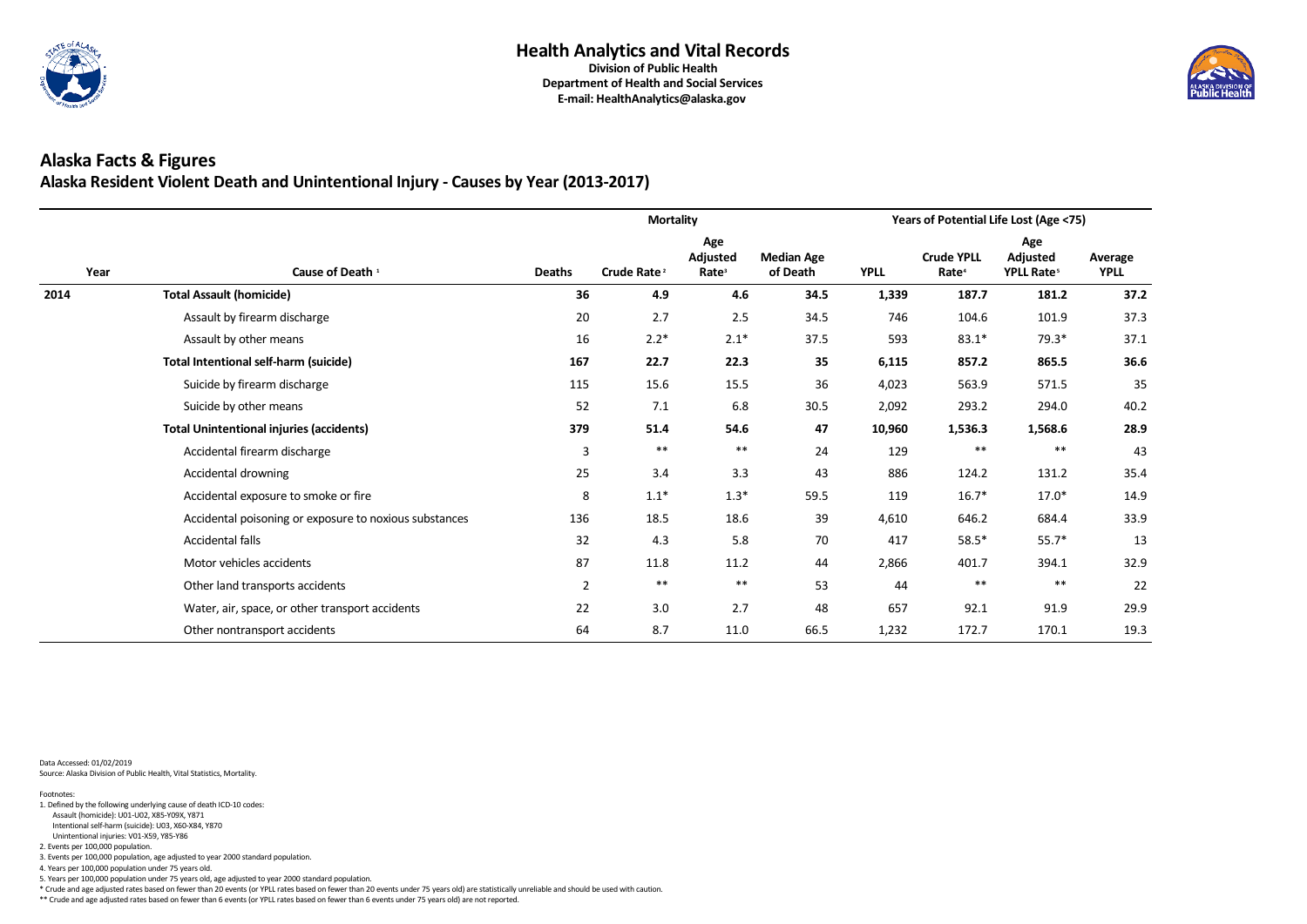

### **Alaska Facts & Figures Alaska Resident Violent Death and Unintentional Injury - Causes by Year (2013-2017)**

|      |                                                        |                | <b>Mortality</b>        |                                             |                               |       | Years of Potential Life Lost (Age <75)<br>Age<br><b>Crude YPLL</b><br>Adjusted<br><b>YPLL</b><br>YPLL Rate <sup>5</sup><br>Rate <sup>4</sup><br>232.5<br>1,644<br>230.6<br>783<br>$108.1*$<br>109.8*<br>861<br>120.8<br>124.5<br>6,443<br>903.6<br>907.7<br>631.3<br>4,440<br>622.7<br>2,003<br>280.9<br>276.4<br>11,202<br>1,571.1<br>1,618.7<br>$***$<br>$***$<br>112<br>838<br>128.2<br>117.5<br>232<br>$33.7*$<br>$32.5*$<br>4,237<br>624.8<br>594.2<br>503<br>70.5<br>76.2<br>357.8<br>2,550<br>357.6<br>$***$<br>$***$<br>0 |       |                        |
|------|--------------------------------------------------------|----------------|-------------------------|---------------------------------------------|-------------------------------|-------|-----------------------------------------------------------------------------------------------------------------------------------------------------------------------------------------------------------------------------------------------------------------------------------------------------------------------------------------------------------------------------------------------------------------------------------------------------------------------------------------------------------------------------------|-------|------------------------|
| Year | Cause of Death <sup>1</sup>                            | <b>Deaths</b>  | Crude Rate <sup>2</sup> | Age<br><b>Adjusted</b><br>Rate <sup>3</sup> | <b>Median Age</b><br>of Death |       |                                                                                                                                                                                                                                                                                                                                                                                                                                                                                                                                   |       | Average<br><b>YPLL</b> |
| 2013 | <b>Total Assault (homicide)</b>                        | 43             | 5.8                     | 5.7                                         | 32                            |       |                                                                                                                                                                                                                                                                                                                                                                                                                                                                                                                                   |       | 38.2                   |
|      | Assault by firearm discharge                           | 19             | $2.6*$                  | $2.4*$                                      | 27                            |       |                                                                                                                                                                                                                                                                                                                                                                                                                                                                                                                                   |       | 41.2                   |
|      | Assault by other means                                 | 24             | 3.3                     | 3.2                                         | 39                            |       |                                                                                                                                                                                                                                                                                                                                                                                                                                                                                                                                   |       | 35.9                   |
|      | <b>Total Intentional self-harm (suicide)</b>           | 172            | 23.4                    | 23.5                                        | 33.5                          |       |                                                                                                                                                                                                                                                                                                                                                                                                                                                                                                                                   |       | 37.5                   |
|      | Suicide by firearm discharge                           | 120            | 16.3                    | 16.9                                        | 33.5                          |       |                                                                                                                                                                                                                                                                                                                                                                                                                                                                                                                                   |       | 37                     |
|      | Suicide by other means                                 | 52             | 7.1                     | 6.6                                         | 33.5                          |       |                                                                                                                                                                                                                                                                                                                                                                                                                                                                                                                                   |       | 38.5                   |
|      | <b>Total Unintentional injuries (accidents)</b>        | 354            | 48.1                    | 52.5                                        | 44                            |       |                                                                                                                                                                                                                                                                                                                                                                                                                                                                                                                                   |       | 31.6                   |
|      | Accidental firearm discharge                           | $\overline{2}$ | $***$                   | $***$                                       | 19                            |       |                                                                                                                                                                                                                                                                                                                                                                                                                                                                                                                                   |       | 56                     |
|      | Accidental drowning                                    | 24             | 3.3                     | 3.5                                         | 42                            |       |                                                                                                                                                                                                                                                                                                                                                                                                                                                                                                                                   |       | 34.9                   |
|      | Accidental exposure to smoke or fire                   | 9              | $1.2*$                  | $1.4*$                                      | 49                            |       |                                                                                                                                                                                                                                                                                                                                                                                                                                                                                                                                   |       | 25.8                   |
|      | Accidental poisoning or exposure to noxious substances | 128            | 17.4                    | 17.7                                        | 42                            |       |                                                                                                                                                                                                                                                                                                                                                                                                                                                                                                                                   |       | 33.1                   |
|      | Accidental falls                                       | 30             | 4.1                     | 5.5                                         | 62                            |       |                                                                                                                                                                                                                                                                                                                                                                                                                                                                                                                                   |       | 16.8                   |
|      | Motor vehicles accidents                               | 67             | 9.1                     | 8.9                                         | 33                            |       |                                                                                                                                                                                                                                                                                                                                                                                                                                                                                                                                   |       | 38.1                   |
|      | Other land transports accidents                        | $\mathbf 0$    | $***$                   | $***$                                       |                               |       |                                                                                                                                                                                                                                                                                                                                                                                                                                                                                                                                   |       |                        |
|      | Water, air, space, or other transport accidents        | 34             | 4.6                     | 4.5                                         | 41.5                          | 1,155 | 162.0                                                                                                                                                                                                                                                                                                                                                                                                                                                                                                                             | 163.5 | 34                     |
|      | Other nontransport accidents                           | 60             | 8.2                     | 10.6                                        | 59.5                          | 1,575 | 220.9                                                                                                                                                                                                                                                                                                                                                                                                                                                                                                                             | 218.9 | 26.3                   |

Data Accessed: 01/02/2019 Source: Alaska Division of Public Health, Vital Statistics, Mortality.

\*\* Crude and age adjusted rates based on fewer than 6 events (or YPLL rates based on fewer than 6 events under 75 years old) are not reported.



5. Years per 100,000 population under 75 years old, age adjusted to year 2000 standard population.

\* Crude and age adjusted rates based on fewer than 20 events (or YPLL rates based on fewer than 20 events under 75 years old) are statistically unreliable and should be used with caution.

3. Events per 100,000 population, age adjusted to year 2000 standard population.

4. Years per 100,000 population under 75 years old.

Unintentional injuries: V01-X59, Y85-Y86

2. Events per 100,000 population.

Intentional self-harm (suicide): U03, X60-X84, Y870

 Assault (homicide): U01-U02, X85-Y09X, Y871 1. Defined by the following underlying cause of death ICD-10 codes: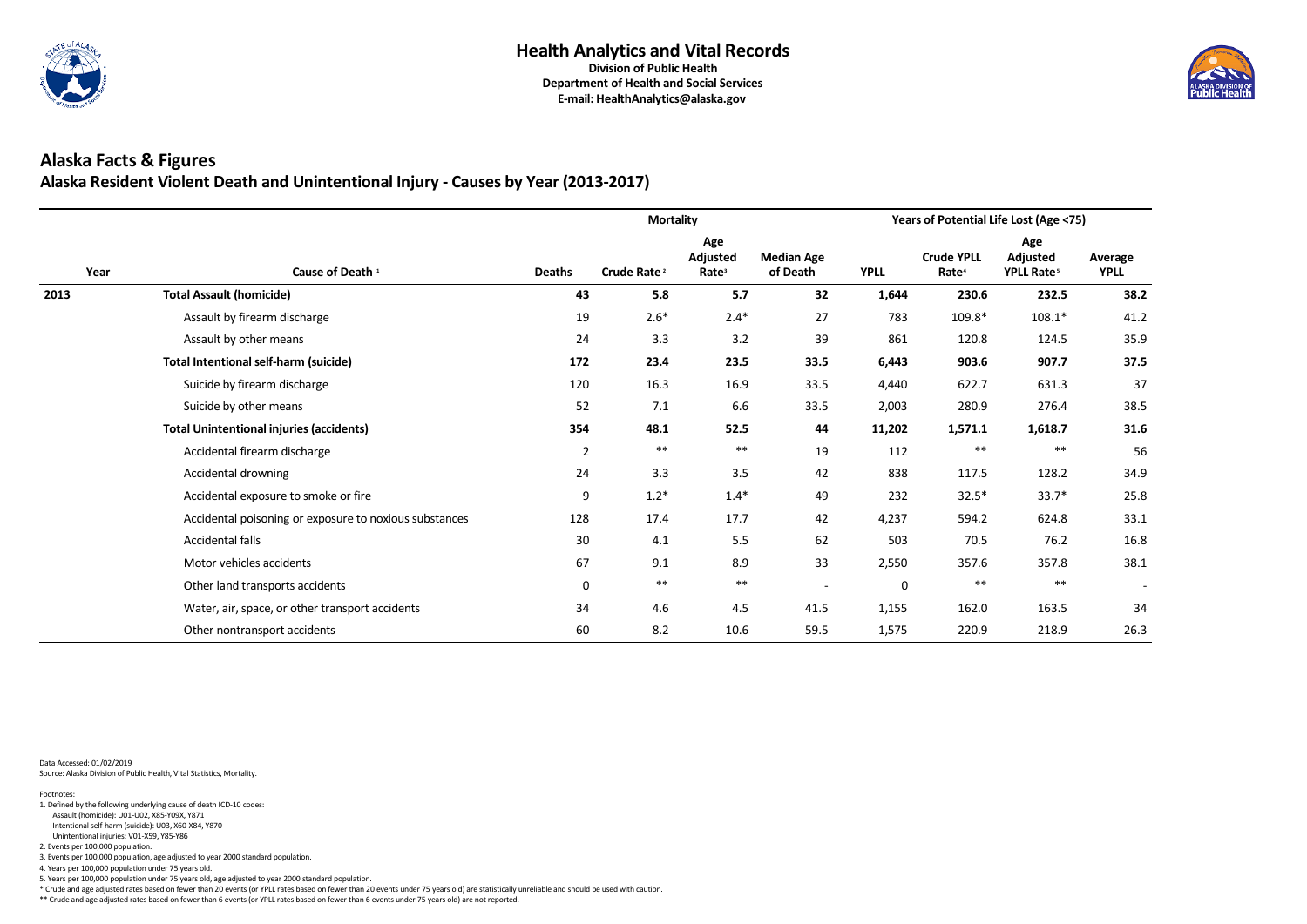

**Alaska Resident Violent Death and Unintentional Injury - Firearm-Related Causes by 5 Year Interval and Sex (2009-2017)**

|               |                                                 | 2009-2013      |                                      | 2010-2014      |                                      | 2011-2015      |                                             | 2012-2016      |                                      | 2013-2017      |                                      |
|---------------|-------------------------------------------------|----------------|--------------------------------------|----------------|--------------------------------------|----------------|---------------------------------------------|----------------|--------------------------------------|----------------|--------------------------------------|
| Sex           | Cause of Death <sup>1</sup>                     | <b>Deaths</b>  | Age<br>Adjusted<br>Rate <sup>3</sup> | <b>Deaths</b>  | Age<br>Adjusted<br>Rate <sup>3</sup> | <b>Deaths</b>  | Age<br><b>Adjusted</b><br>Rate <sup>3</sup> | <b>Deaths</b>  | Age<br>Adjusted<br>Rate <sup>3</sup> | <b>Deaths</b>  | Age<br>Adjusted<br>Rate <sup>3</sup> |
| <b>Female</b> | <b>Total Assault (homicide)</b>                 | 43             | 2.5                                  | 52             | 2.9                                  | 62             | 3.4                                         | 75             | 4.2                                  | 85             | 4.8                                  |
|               | Assault by firearm discharge                    | 22             | 1.3                                  | 26             | 1.4                                  | 30             | 1.6                                         | 42             | 2.4                                  | 50             | 2.9                                  |
|               | Total Intentional self-harm (suicide)           | 158            | 8.9                                  | 155            | 8.6                                  | 168            | 9.4                                         | 183            | 10.2                                 | 196            | 10.8                                 |
|               | Suicide by firearm discharge                    | 77             | 4.3                                  | 78             | 4.3                                  | 81             | 4.6                                         | 80             | 4.5                                  | 84             | 4.7                                  |
|               | <b>Total Unintentional injuries (accidents)</b> | 604            | 38.9                                 | 610            | 38.3                                 | 611            | 37.8                                        | 598            | 36.8                                 | 611            | 37.4                                 |
|               | Accidental firearm discharge                    | $\overline{3}$ | $***$                                | $\overline{3}$ | $***$                                | $\overline{3}$ | $***$                                       | $\overline{3}$ | $***$                                | $\overline{3}$ | $***$                                |
| <b>Male</b>   | <b>Total Assault (homicide)</b>                 | 145            | 7.6                                  | 146            | 7.5                                  | 154            | 7.8                                         | 158            | 8.0                                  | 186            | 9.5                                  |
|               | Assault by firearm discharge                    | 81             | 4.3                                  | 80             | 4.0                                  | 88             | 4.4                                         | 101            | 5.1                                  | 120            | 6.0                                  |
|               | <b>Total Intentional self-harm (suicide)</b>    | 626            | 34.0                                 | 656            | 35.2                                 | 680            | 36.1                                        | 709            | 37.4                                 | 726            | 38.3                                 |
|               | Suicide by firearm discharge                    | 425            | 23.5                                 | 460            | 25.1                                 | 473            | 25.3                                        | 485            | 25.5                                 | 501            | 26.4                                 |
|               | <b>Total Unintentional injuries (accidents)</b> | 1,202          | 69.4                                 | 1,237          | 70.9                                 | 1,256          | 71.4                                        | 1,316          | 75.0                                 | 1,364          | 78.1                                 |
|               | Accidental firearm discharge                    | 8              | $0.4*$                               | 11             | $0.6*$                               | 14             | $0.7*$                                      | 18             | $0.9*$                               | 16             | $0.8*$                               |

Data Accessed: 01/02/2019 Source: Alaska Division of Public Health, Vital Statistics, Mortality.

\*\* Crude and age adjusted rates based on fewer than 6 events (or YPLL rates based on fewer than 6 events under 75 years old) are not reported.



- 5. Years per 100,000 population under 75 years old, age adjusted to year 2000 standard population.
- \* Crude and age adjusted rates based on fewer than 20 events (or YPLL rates based on fewer than 20 events under 75 years old) are statistically unreliable and should be used with caution.

4. Years per 100,000 population under 75 years old.

- Assault (homicide): U01-U02, X85-Y09X, Y871 1. Defined by the following underlying cause of death ICD-10 codes:
- Intentional self-harm (suicide): U03, X60-X84, Y870
- Unintentional injuries: V01-X59, Y85-Y86

2. Events per 100,000 population.

<sup>3.</sup> Events per 100,000 population, age adjusted to year 2000 standard population.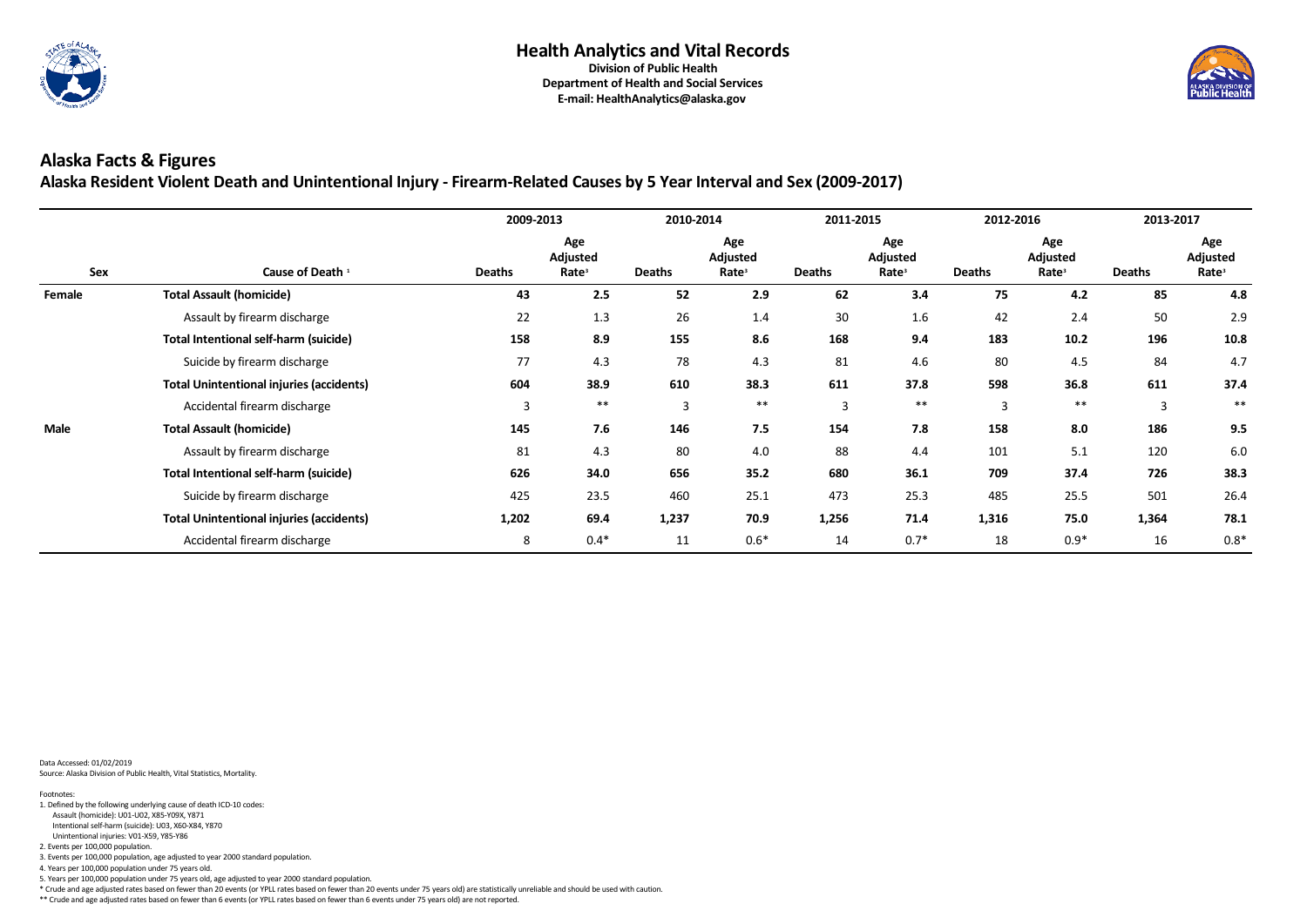

**Alaska Resident Violent Death and Unintentional Injury - Firearm-Related Causes by 5 Year Interval and Race (2009-2017)**

|                |                                                 | 2009-2013     |                                             | 2010-2014     |                                             | 2011-2015     |                                      | 2012-2016      |                                             | 2013-2017      |                                      |
|----------------|-------------------------------------------------|---------------|---------------------------------------------|---------------|---------------------------------------------|---------------|--------------------------------------|----------------|---------------------------------------------|----------------|--------------------------------------|
| Race           | Cause of Death <sup>1</sup>                     | <b>Deaths</b> | Age<br><b>Adjusted</b><br>Rate <sup>3</sup> | <b>Deaths</b> | Age<br><b>Adjusted</b><br>Rate <sup>3</sup> | <b>Deaths</b> | Age<br>Adjusted<br>Rate <sup>3</sup> | <b>Deaths</b>  | Age<br><b>Adjusted</b><br>Rate <sup>3</sup> | <b>Deaths</b>  | Age<br>Adjusted<br>Rate <sup>3</sup> |
| White          | <b>Total Assault (homicide)</b>                 | 85            | 3.1                                         | 89            | 3.3                                         | 93            | 3.4                                  | 102            | 3.9                                         | 111            | 4.3                                  |
|                | Assault by firearm discharge                    | 53            | 2.0                                         | 57            | 2.1                                         | 60            | 2.2                                  | 73             | 2.8                                         | 81             | 3.2                                  |
|                | <b>Total Intentional self-harm (suicide)</b>    | 480           | 18.3                                        | 506           | 19.3                                        | 524           | 20.0                                 | 545            | 20.8                                        | 559            | 21.4                                 |
|                | Suicide by firearm discharge                    | 329           | 12.9                                        | 357           | 13.8                                        | 371           | 14.3                                 | 375            | 14.4                                        | 383            | 14.7                                 |
|                | <b>Total Unintentional injuries (accidents)</b> | 1,158         | 48.1                                        | 1,194         | 48.9                                        | 1,168         | 47.6                                 | 1,180          | 47.7                                        | 1,201          | 48.9                                 |
|                | Accidental firearm discharge                    | 6             | $0.2*$                                      | 8             | $0.3*$                                      | 11            | $0.4*$                               | 14             | $0.5*$                                      | 10             | $0.4*$                               |
| AI/AN          | <b>Total Assault (homicide)</b>                 | 68            | 11.5                                        | 73            | 12.2                                        | 82            | 13.9                                 | 86             | 14.4                                        | 105            | 17.3                                 |
|                | Assault by firearm discharge                    | 29            | 4.6                                         | 29            | 4.6                                         | 32            | 5.1                                  | 38             | 6.1                                         | 48             | 7.6                                  |
|                | <b>Total Intentional self-harm (suicide)</b>    | 251           | 40.5                                        | 245           | 39.4                                        | 259           | 41.0                                 | 271            | 42.4                                        | 283            | 44.1                                 |
|                | Suicide by firearm discharge                    | 144           | 23.4                                        | 144           | 23.4                                        | 145           | 23.2                                 | 144            | 22.5                                        | 152            | 23.7                                 |
|                | <b>Total Unintentional injuries (accidents)</b> | 560           | 108.9                                       | 548           | 104.6                                       | 586           | 110.8                                | 600            | 113.7                                       | 634            | 117.9                                |
|                | Accidental firearm discharge                    | 4             | $***$                                       | 5             | $***$                                       | 4             | $***$                                | 4              | $***$                                       | 6              | $0.9*$                               |
| Asian/PI/Black | <b>Total Assault (homicide)</b>                 | 33            | 8.0                                         | 34            | 7.4                                         | 40            | 8.1                                  | 43             | 8.6                                         | 51             | 10.1                                 |
|                | Assault by firearm discharge                    | 20            | 4.9                                         | 19            | $4.0*$                                      | 25            | 4.8                                  | 30             | 5.7                                         | 37             | 7.0                                  |
|                | <b>Total Intentional self-harm (suicide)</b>    | 44            | 10.0                                        | 48            | $10.2$                                      | 49            | 9.9                                  | 58             | 11.4                                        | 60             | 11.4                                 |
|                | Suicide by firearm discharge                    | 25            | 5.6                                         | 30            | 6.2                                         | 30            | 5.9                                  | 37             | 7.0                                         | 41             | 7.6                                  |
|                | <b>Total Unintentional injuries (accidents)</b> | 75            | 21.6                                        | 90            | 24.4                                        | 93            | 24.2                                 | 103            | 26.1                                        | 109            | 27.3                                 |
|                | Accidental firearm discharge                    | $\mathbf{1}$  | $***$                                       |               | $***$                                       | $\mathbf{1}$  | $***$                                | $\overline{2}$ | $***$                                       | $\overline{2}$ | $***$                                |

Data Accessed: 01/02/2019

Source: Alaska Division of Public Health, Vital Statistics, Mortality.

\*\* Crude and age adjusted rates based on fewer than 6 events (or YPLL rates based on fewer than 6 events under 75 years old) are not reported.



- Assault (homicide): U01-U02, X85-Y09X, Y871 1. Defined by the following underlying cause of death ICD-10 codes:
- Intentional self-harm (suicide): U03, X60-X84, Y870
- Unintentional injuries: V01-X59, Y85-Y86
- 2. Events per 100,000 population.
- 3. Events per 100,000 population, age adjusted to year 2000 standard population.
- 4. Years per 100,000 population under 75 years old.
- 5. Years per 100,000 population under 75 years old, age adjusted to year 2000 standard population.
- \* Crude and age adjusted rates based on fewer than 20 events (or YPLL rates based on fewer than 20 events under 75 years old) are statistically unreliable and should be used with caution.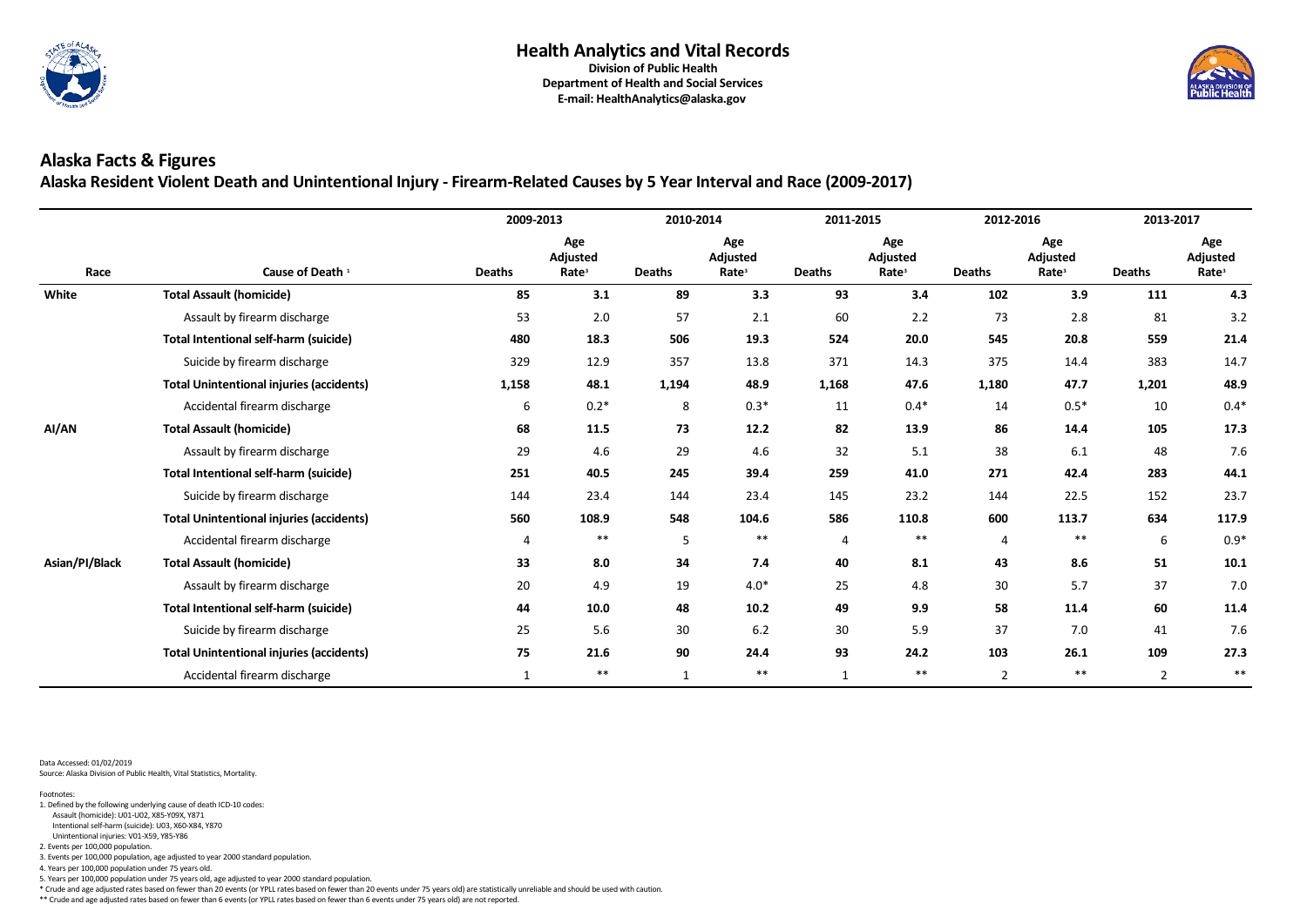

#### **E-mail: HealthAnalytics@alaska.gov**

# **Alaska Facts & Figures**

**Alaska Resident Violent Death and Unintentional Injury - Firearm-Related Causes by 5 Year Interval and Age Group (2009-2017)**

|                  |                                                 | 2009-2013     |                                          | 2010-2014      |                                          | 2011-2015      |                                          | 2012-2016      |                                          | 2013-2017        |                                          |
|------------------|-------------------------------------------------|---------------|------------------------------------------|----------------|------------------------------------------|----------------|------------------------------------------|----------------|------------------------------------------|------------------|------------------------------------------|
| <b>Age Group</b> | Cause of Death <sup>1</sup>                     | <b>Deaths</b> | <b>Age Specific</b><br>Rate <sup>2</sup> | <b>Deaths</b>  | <b>Age Specific</b><br>Rate <sup>2</sup> | <b>Deaths</b>  | <b>Age Specific</b><br>Rate <sup>2</sup> | <b>Deaths</b>  | <b>Age Specific</b><br>Rate <sup>2</sup> | <b>Deaths</b>    | <b>Age Specific</b><br>Rate <sup>2</sup> |
| 00-14            | <b>Total Assault (homicide)</b>                 | 19            | $2.4*$                                   | 21             | 2.7                                      | 22             | 2.8                                      | 22             | 2.8                                      | 21               | 2.6                                      |
|                  | Assault by firearm discharge                    | 6             | $0.8*$                                   | 6              | $0.8*$                                   | 8              | $1.0*$                                   | 10             | $1.3*$                                   | $\boldsymbol{9}$ | $1.1*$                                   |
|                  | <b>Total Intentional self-harm (suicide)</b>    | 5.            | $***$                                    | 5              | **                                       | 6              | $0.8*$                                   | 11             | $1.4*$                                   | 11               | $1.4*$                                   |
|                  | Suicide by firearm discharge                    | 3             | $***$                                    | $\overline{3}$ | $***$                                    | 5              | $***$                                    | $\overline{7}$ | $0.9*$                                   | $\overline{7}$   | $0.9*$                                   |
|                  | <b>Total Unintentional injuries (accidents)</b> | 97            | 12.3                                     | 91             | 11.5                                     | 93             | 11.7                                     | 81             | 10.2                                     | 94               | 11.8                                     |
|                  | Accidental firearm discharge                    | 5             | $***$                                    | 6              | $0.8*$                                   | 6              | $0.8*$                                   | 6              | $0.8*$                                   | 7                | $0.9*$                                   |
| 15-24            | <b>Total Assault (homicide)</b>                 | 40            | 7.6                                      | 36             | 6.9                                      | 41             | 7.9                                      | 45             | 8.8                                      | 59               | 11.7                                     |
|                  | Assault by firearm discharge                    | 26            | 4.9                                      | 22             | 4.2                                      | 29             | 5.6                                      | 35             | 6.8                                      | 47               | 9.3                                      |
|                  | <b>Total Intentional self-harm (suicide)</b>    | 200           | 37.8                                     | 203            | 38.7                                     | 210            | 40.4                                     | 221            | 43.1                                     | 230              | 45.7                                     |
|                  | Suicide by firearm discharge                    | 128           | 24.2                                     | 133            | 25.3                                     | 134            | 25.8                                     | 138            | 26.9                                     | 149              | 29.6                                     |
|                  | <b>Total Unintentional injuries (accidents)</b> | 216           | 40.8                                     | 212            | 40.4                                     | 208            | 40.1                                     | 208            | 40.6                                     | 200              | 39.7                                     |
|                  | Accidental firearm discharge                    | 1             | $***$                                    | $\overline{2}$ | $***$                                    | $\overline{3}$ | $***$                                    | $\overline{4}$ | $***$                                    | $\overline{3}$   | $***$                                    |
| 25-34            | <b>Total Assault (homicide)</b>                 | 39            | 7.4                                      | 45             | 8.2                                      | 51             | 9.1                                      | 63             | 11.1                                     | 72               | 12.6                                     |
|                  | Assault by firearm discharge                    | 27            | 5.1                                      | 30             | 5.5                                      | 33             | 5.9                                      | 46             | 8.1                                      | 52               | 9.1                                      |
|                  | <b>Total Intentional self-harm (suicide)</b>    | 173           | 32.6                                     | 189            | 34.6                                     | 198            | 35.5                                     | 223            | 39.4                                     | 237              | 41.6                                     |
|                  | Suicide by firearm discharge                    | 110           | 20.7                                     | 118            | 21.6                                     | 124            | 22.2                                     | 136            | 24.0                                     | 141              | 24.7                                     |
|                  | <b>Total Unintentional injuries (accidents)</b> | 294           | 55.5                                     | 304            | 55.7                                     | 331            | 59.3                                     | 345            | 61.0                                     | 353              | 61.9                                     |
|                  | Accidental firearm discharge                    | 3             | $***$                                    | $\overline{3}$ | $***$                                    | $\overline{3}$ | $***$                                    | 6              | $1.1*$                                   | $\overline{4}$   | $***$                                    |

Data Accessed: 01/02/2019 Source: Alaska Division of Public Health, Vital Statistics, Mortality.

\*\* Crude and age adjusted rates based on fewer than 6 events (or YPLL rates based on fewer than 6 events under 75 years old) are not reported.



5. Years per 100,000 population under 75 years old, age adjusted to year 2000 standard population.

\* Crude and age adjusted rates based on fewer than 20 events (or YPLL rates based on fewer than 20 events under 75 years old) are statistically unreliable and should be used with caution.

3. Events per 100,000 population, age adjusted to year 2000 standard population.

4. Years per 100,000 population under 75 years old.

Unintentional injuries: V01-X59, Y85-Y86

2. Events per 100,000 population.

Intentional self-harm (suicide): U03, X60-X84, Y870

 Assault (homicide): U01-U02, X85-Y09X, Y871 1. Defined by the following underlying cause of death ICD-10 codes: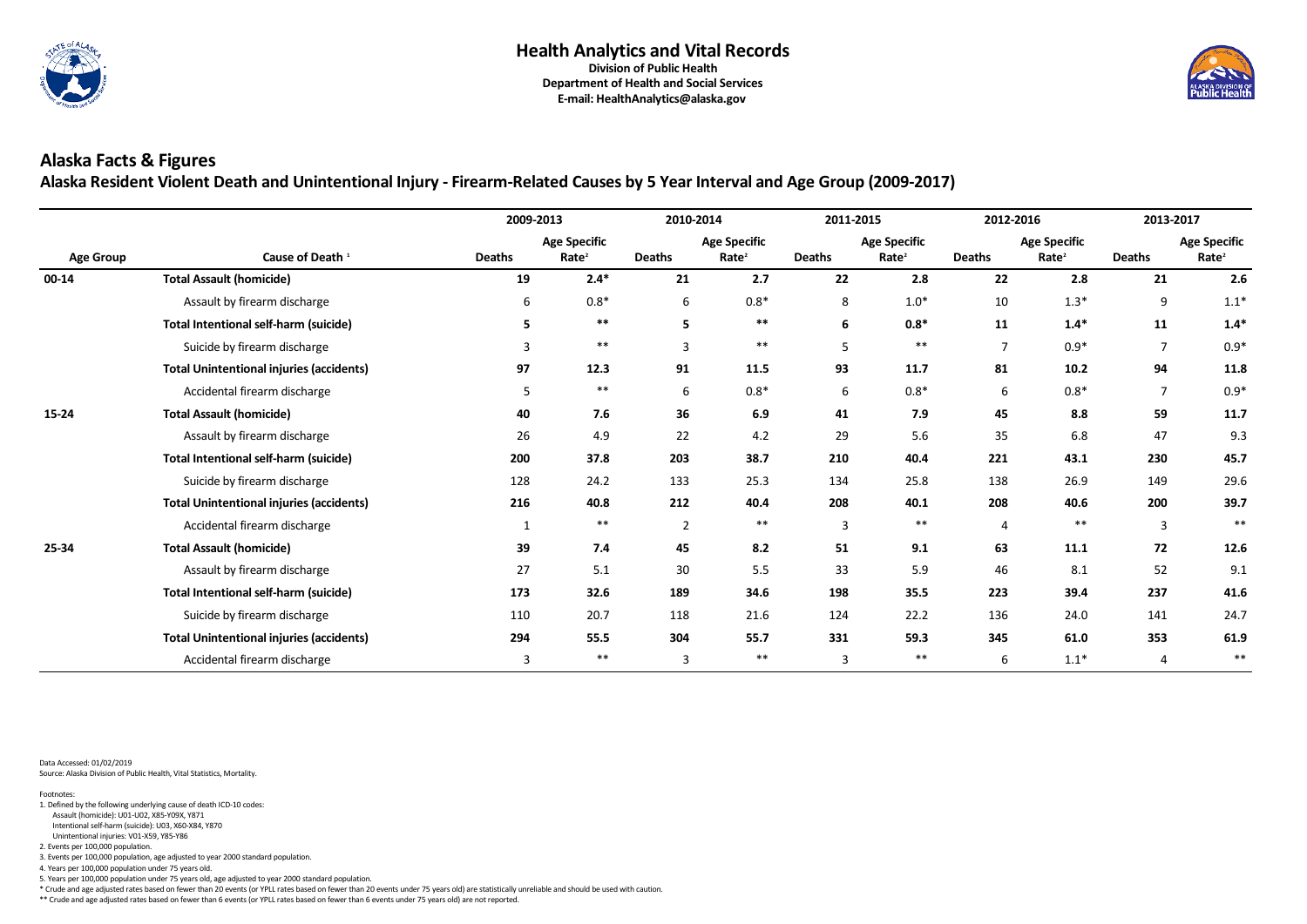

**E-mail: HealthAnalytics@alaska.gov**

# **Alaska Facts & Figures**

**Alaska Resident Violent Death and Unintentional Injury - Firearm-Related Causes by 5 Year Interval and Age Group (2009-2017)**

| <b>Age Group</b><br>35-44 |                                                 | 2009-2013     |                                          | 2010-2014     |                                          | 2011-2015      |                                          | 2012-2016      |                                          | 2013-2017      |                                          |
|---------------------------|-------------------------------------------------|---------------|------------------------------------------|---------------|------------------------------------------|----------------|------------------------------------------|----------------|------------------------------------------|----------------|------------------------------------------|
|                           | Cause of Death <sup>1</sup>                     | <b>Deaths</b> | <b>Age Specific</b><br>Rate <sup>2</sup> | <b>Deaths</b> | <b>Age Specific</b><br>Rate <sup>2</sup> | <b>Deaths</b>  | <b>Age Specific</b><br>Rate <sup>2</sup> | <b>Deaths</b>  | <b>Age Specific</b><br>Rate <sup>2</sup> | <b>Deaths</b>  | <b>Age Specific</b><br>Rate <sup>2</sup> |
|                           | <b>Total Assault (homicide)</b>                 | 28            | 6.0                                      | 26            | 5.6                                      | 25             | 5.4                                      | 33             | 7.2                                      | 41             | 8.9                                      |
|                           | Assault by firearm discharge                    | 17            | $3.7*$                                   | 16            | $3.5*$                                   | 12             | $2.6*$                                   | 19             | $4.1*$                                   | 22             | 4.8                                      |
|                           | <b>Total Intentional self-harm (suicide)</b>    | 113           | 24.4                                     | 117           | 25.4                                     | 130            | 28.3                                     | 137            | 29.8                                     | 134            | 29.0                                     |
|                           | Suicide by firearm discharge                    | 67            | 14.5                                     | 74            | 16.0                                     | 78             | 17.0                                     | 82             | 17.8                                     | 78             | 16.9                                     |
|                           | <b>Total Unintentional injuries (accidents)</b> | 282           | 60.9                                     | 294           | 63.7                                     | 287            | 62.4                                     | 299            | 64.9                                     | 310            | 67.1                                     |
|                           | Accidental firearm discharge                    | $\mathbf 0$   | $***$                                    | $\mathbf 0$   | **                                       |                | $***$                                    | $\mathbf{1}$   | $***$                                    | $\overline{2}$ | $***$                                    |
| 45-54                     | <b>Total Assault (homicide)</b>                 | 27            | 5.0                                      | 32            | 6.0                                      | 30             | 5.8                                      | 30             | 6.0                                      | 32             | 6.5                                      |
|                           | Assault by firearm discharge                    | 12            | $2.2*$                                   | 16            | $3.0*$                                   | 14             | $2.7*$                                   | 15             | $3.0*$                                   | 18             | $3.7*$                                   |
|                           | <b>Total Intentional self-harm (suicide)</b>    | 138           | 25.5                                     | 140           | 26.4                                     | 148            | 28.6                                     | 143            | 28.4                                     | 140            | 28.6                                     |
|                           | Suicide by firearm discharge                    | 80            | 14.8                                     | 84            | 15.8                                     | 87             | 16.8                                     | 83             | 16.5                                     | 84             | 17.2                                     |
|                           | <b>Total Unintentional injuries (accidents)</b> | 385           | 71.1                                     | 363           | 68.4                                     | 341            | 65.9                                     | 309            | 61.3                                     | 325            | 66.4                                     |
|                           | Accidental firearm discharge                    | 1             | $***$                                    | 1             | $***$                                    | $\overline{2}$ | $***$                                    | $\overline{2}$ | $***$                                    | $\mathbf{1}$   | $***$                                    |
| 55-64                     | <b>Total Assault (homicide)</b>                 | 21            | 4.7                                      | 25            | 5.4                                      | 32             | 6.7                                      | 26             | 5.3                                      | 30             | 6.1                                      |
|                           | Assault by firearm discharge                    | 10            | $2.2*$                                   | 13            | $2.8*$                                   | 18             | $3.8*$                                   | 14             | $2.9*$                                   | 14             | $2.8*$                                   |
|                           | <b>Total Intentional self-harm (suicide)</b>    | 89            | 19.8                                     | 94            | 20.2                                     | 96             | 20.0                                     | 98             | 20.1                                     | 103            | 20.9                                     |
|                           | Suicide by firearm discharge                    | 58            | 12.9                                     | 68            | 14.6                                     | 70             | 14.6                                     | 67             | 13.7                                     | 67             | 13.6                                     |
|                           | <b>Total Unintentional injuries (accidents)</b> | 227           | 50.5                                     | 266           | 57.0                                     | 274            | 57.2                                     | 303            | 62.1                                     | 294            | 59.6                                     |
|                           | Accidental firearm discharge                    | 0             | $***$                                    | $\mathbf{1}$  | $***$                                    | $\mathbf{1}$   | $***$                                    | $\mathbf 1$    | $***$                                    | $\mathbf 1$    | $***$                                    |

Data Accessed: 01/02/2019 Source: Alaska Division of Public Health, Vital Statistics, Mortality.

\*\* Crude and age adjusted rates based on fewer than 6 events (or YPLL rates based on fewer than 6 events under 75 years old) are not reported.



5. Years per 100,000 population under 75 years old, age adjusted to year 2000 standard population.

\* Crude and age adjusted rates based on fewer than 20 events (or YPLL rates based on fewer than 20 events under 75 years old) are statistically unreliable and should be used with caution.

3. Events per 100,000 population, age adjusted to year 2000 standard population.

4. Years per 100,000 population under 75 years old.

Unintentional injuries: V01-X59, Y85-Y86

2. Events per 100,000 population.

Intentional self-harm (suicide): U03, X60-X84, Y870

 Assault (homicide): U01-U02, X85-Y09X, Y871 1. Defined by the following underlying cause of death ICD-10 codes: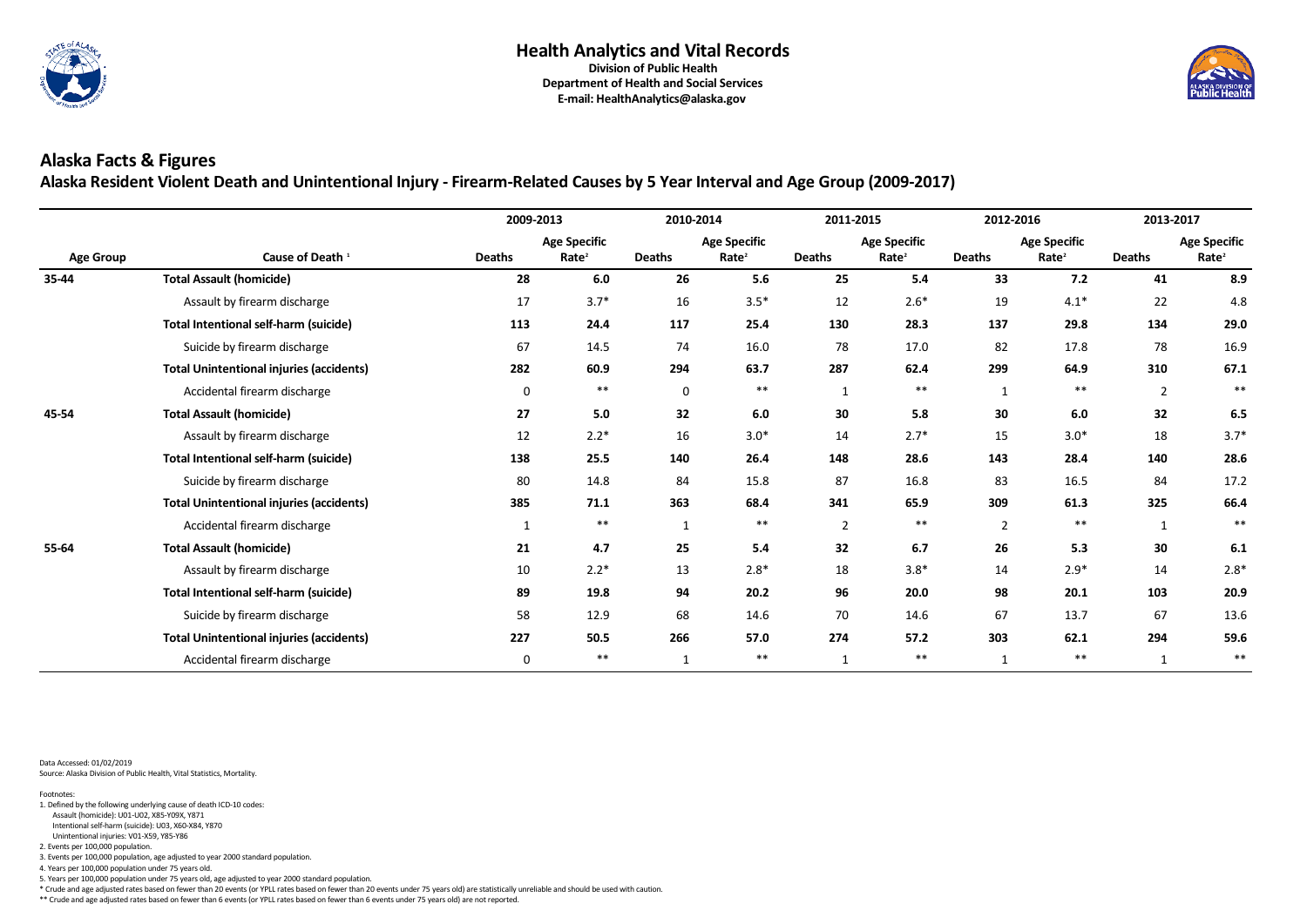

**Alaska Resident Violent Death and Unintentional Injury - Firearm-Related Causes by 5 Year Interval and Age Group (2009-2017)**

|                  |                                                 | 2009-2013     |                                          | 2010-2014     |                                          | 2011-2015     |                                          | 2012-2016     |                                          | 2013-2017     |                                          |
|------------------|-------------------------------------------------|---------------|------------------------------------------|---------------|------------------------------------------|---------------|------------------------------------------|---------------|------------------------------------------|---------------|------------------------------------------|
| <b>Age Group</b> | Cause of Death <sup>1</sup>                     | <b>Deaths</b> | <b>Age Specific</b><br>Rate <sup>2</sup> | <b>Deaths</b> | <b>Age Specific</b><br>Rate <sup>2</sup> | <b>Deaths</b> | <b>Age Specific</b><br>Rate <sup>2</sup> | <b>Deaths</b> | <b>Age Specific</b><br>Rate <sup>2</sup> | <b>Deaths</b> | <b>Age Specific</b><br>Rate <sup>2</sup> |
| $65+$            | <b>Total Assault (homicide)</b>                 | 14            | $4.7*$                                   | 13            | $4.1*$                                   | 15            | $4.5*$                                   | 14            | $3.9*$                                   | 16            | $4.3*$                                   |
|                  | Assault by firearm discharge                    |               | $***$                                    |               | $***$                                    |               | $***$                                    | 4             | **                                       | 8             | $2.1*$                                   |
|                  | Total Intentional self-harm (suicide)           | 65            | 21.9                                     | 62            | 19.6                                     | 59            | 17.6                                     | 58            | 16.3                                     | 67            | 17.9                                     |
|                  | Suicide by firearm discharge                    | 55            | 18.5                                     | 57            | 18.0                                     | 55            | 16.4                                     | 51            | 14.3                                     | 59            | 15.7                                     |
|                  | <b>Total Unintentional injuries (accidents)</b> | 307           | 103.3                                    | 318           | 100.5                                    | 335           | 99.7                                     | 370           | 103.8                                    | 400           | 106.6                                    |
|                  | Accidental firearm discharge                    |               | $***$                                    |               | $***$                                    |               | $***$                                    |               | $***$                                    |               | $***$                                    |

Data Accessed: 01/02/2019 Source: Alaska Division of Public Health, Vital Statistics, Mortality.

\*\* Crude and age adjusted rates based on fewer than 6 events (or YPLL rates based on fewer than 6 events under 75 years old) are not reported.



- 5. Years per 100,000 population under 75 years old, age adjusted to year 2000 standard population.
- \* Crude and age adjusted rates based on fewer than 20 events (or YPLL rates based on fewer than 20 events under 75 years old) are statistically unreliable and should be used with caution.

3. Events per 100,000 population, age adjusted to year 2000 standard population.

4. Years per 100,000 population under 75 years old.

- Assault (homicide): U01-U02, X85-Y09X, Y871 1. Defined by the following underlying cause of death ICD-10 codes:
- Intentional self-harm (suicide): U03, X60-X84, Y870
- Unintentional injuries: V01-X59, Y85-Y86

2. Events per 100,000 population.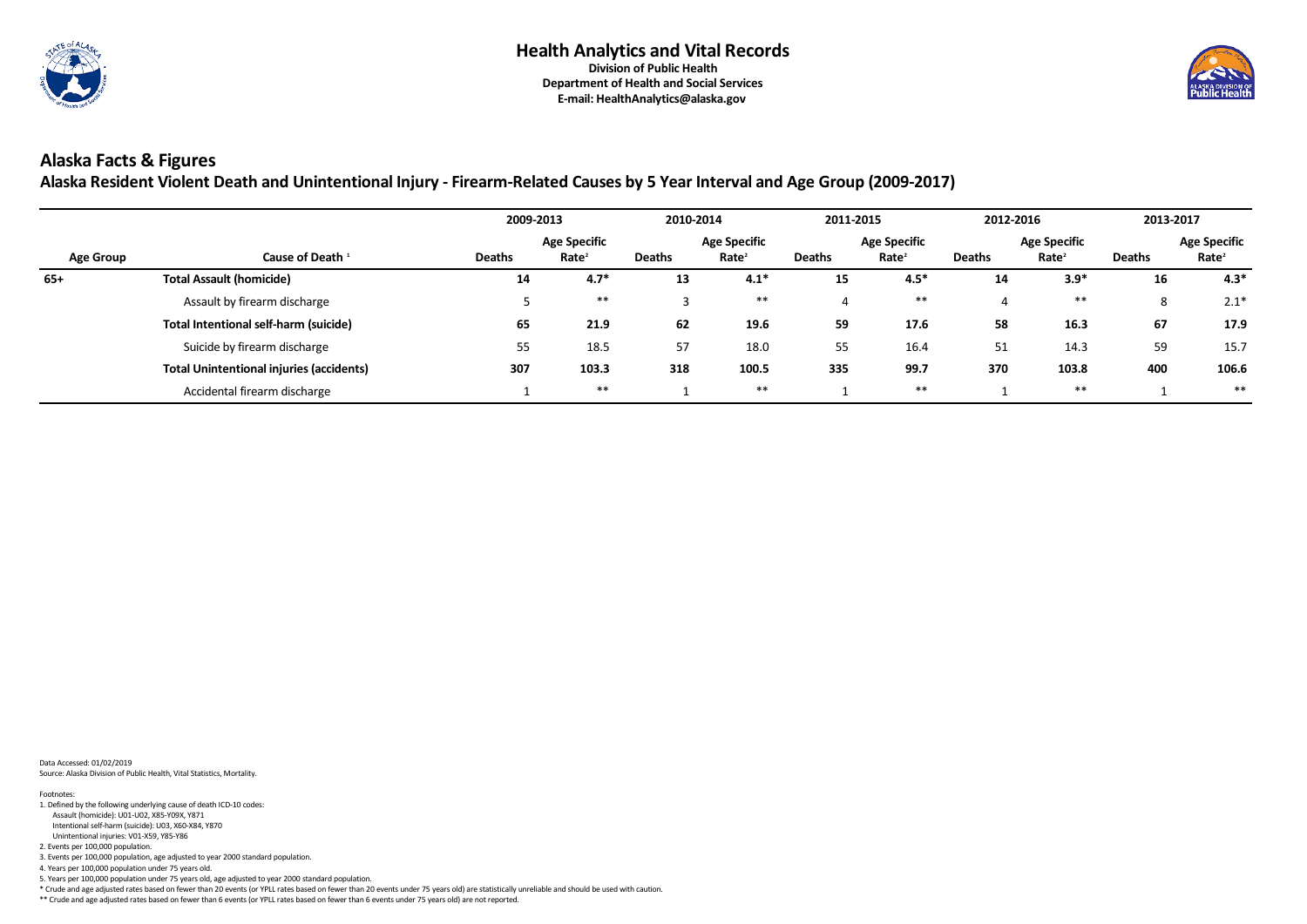

**Alaska Resident Violent Death and Unintentional Injury - Firearm-Related Causes by 5 Year Interval and Public Health Area (2009-2017)**

|                          |                                                 | 2009-2013      |                                             | 2010-2014      |                                             | 2011-2015      |                                             | 2012-2016     |                                             | 2013-2017      |                                             |
|--------------------------|-------------------------------------------------|----------------|---------------------------------------------|----------------|---------------------------------------------|----------------|---------------------------------------------|---------------|---------------------------------------------|----------------|---------------------------------------------|
| <b>Regional Area</b>     | Cause of Death <sup>1</sup>                     | <b>Deaths</b>  | Age<br><b>Adjusted</b><br>Rate <sup>3</sup> | <b>Deaths</b>  | Age<br><b>Adjusted</b><br>Rate <sup>3</sup> | <b>Deaths</b>  | Age<br><b>Adjusted</b><br>Rate <sup>3</sup> | <b>Deaths</b> | Age<br><b>Adjusted</b><br>Rate <sup>3</sup> | <b>Deaths</b>  | Age<br><b>Adjusted</b><br>Rate <sup>3</sup> |
| <b>Anchorage Munic.</b>  | <b>Total Assault (homicide)</b>                 | 86             | 5.8                                         | 85             | 5.4                                         | 92             | 5.8                                         | 107           | 6.7                                         | 124            | 8.0                                         |
|                          | Assault by firearm discharge                    | 48             | 3.2                                         | 45             | 2.8                                         | 51             | 3.1                                         | 69            | 4.3                                         | 83             | 5.3                                         |
|                          | <b>Total Intentional self-harm (suicide)</b>    | 262            | 17.3                                        | 280            | 18.4                                        | 302            | 19.8                                        | 327           | 21.3                                        | 327            | 21.2                                        |
|                          | Suicide by firearm discharge                    | 144            | 9.6                                         | 164            | 11.0                                        | 182            | 12.0                                        | 200           | 13.0                                        | 205            | 13.4                                        |
|                          | <b>Total Unintentional injuries (accidents)</b> | 620            | 46.2                                        | 642            | 47.1                                        | 651            | 47.0                                        | 651           | 47.2                                        | 681            | 48.6                                        |
|                          | Accidental firearm discharge                    | $\overline{3}$ | $***$                                       | 5              | $***$                                       | $\overline{4}$ | $***$                                       | 5             | $***$                                       | 5              | $***$                                       |
| <b>Gulf Coast Region</b> | <b>Total Assault (homicide)</b>                 | 12             | $3.0*$                                      | 11             | $2.8*$                                      | 12             | $3.0*$                                      | 12            | $3.0*$                                      | 11             | $2.7*$                                      |
|                          | Assault by firearm discharge                    | 8              | $2.2*$                                      | 8              | $2.2*$                                      | 11             | $2.9*$                                      | 11            | $2.9*$                                      | 9              | $2.3*$                                      |
|                          | <b>Total Intentional self-harm (suicide)</b>    | 95             | 23.4                                        | 102            | 25.0                                        | 107            | 26.8                                        | 108           | 27.1                                        | 108            | 26.7                                        |
|                          | Suicide by firearm discharge                    | 70             | 17.3                                        | 75             | 18.3                                        | 80             | 19.8                                        | 73            | 18.0                                        | 73             | 17.7                                        |
|                          | <b>Total Unintentional injuries (accidents)</b> | 221            | 59.8                                        | 211            | 55.6                                        | 224            | 57.3                                        | 246           | 62.7                                        | 236            | 60.6                                        |
|                          | Accidental firearm discharge                    | $\mathbf 0$    | **                                          | $\mathbf 0$    | **                                          | $\mathbf{1}$   | $***$                                       | $\mathbf 1$   | $***$                                       | $\mathbf{1}$   | $***$                                       |
| <b>Interior Region</b>   | <b>Total Assault (homicide)</b>                 | 22             | 3.7                                         | 29             | 4.5                                         | 37             | 5.9                                         | 40            | 6.6                                         | 52             | 9.0                                         |
|                          | Assault by firearm discharge                    | 12             | $2.1*$                                      | 16             | $2.5*$                                      | 20             | 3.2                                         | 24            | 3.8                                         | 29             | 4.9                                         |
|                          | <b>Total Intentional self-harm (suicide)</b>    | 108            | 18.7                                        | 119            | 20.7                                        | 120            | 21.1                                        | 128           | 22.3                                        | 139            | 24.6                                        |
|                          | Suicide by firearm discharge                    | 75             | 13.1                                        | 86             | 15.1                                        | 88             | 15.7                                        | 92            | 16.1                                        | 98             | 16.9                                        |
|                          | <b>Total Unintentional injuries (accidents)</b> | 263            | 52.6                                        | 282            | 55.5                                        | 283            | 55.6                                        | 297           | 57.3                                        | 299            | 58.2                                        |
|                          | Accidental firearm discharge                    | $\overline{2}$ | $***$                                       | $\overline{2}$ | $***$                                       | 3              | $***$                                       | 5             | $***$                                       | $\overline{3}$ | $***$                                       |

Data Accessed: 01/02/2019 Source: Alaska Division of Public Health, Vital Statistics, Mortality.

\*\* Crude and age adjusted rates based on fewer than 6 events (or YPLL rates based on fewer than 6 events under 75 years old) are not reported.



5. Years per 100,000 population under 75 years old, age adjusted to year 2000 standard population.

\* Crude and age adjusted rates based on fewer than 20 events (or YPLL rates based on fewer than 20 events under 75 years old) are statistically unreliable and should be used with caution.

3. Events per 100,000 population, age adjusted to year 2000 standard population.

4. Years per 100,000 population under 75 years old.

2. Events per 100,000 population.

- 1. Defined by the following underlying cause of death ICD-10 codes:
- Assault (homicide): U01-U02, X85-Y09X, Y871 Intentional self-harm (suicide): U03, X60-X84, Y870
- Unintentional injuries: V01-X59, Y85-Y86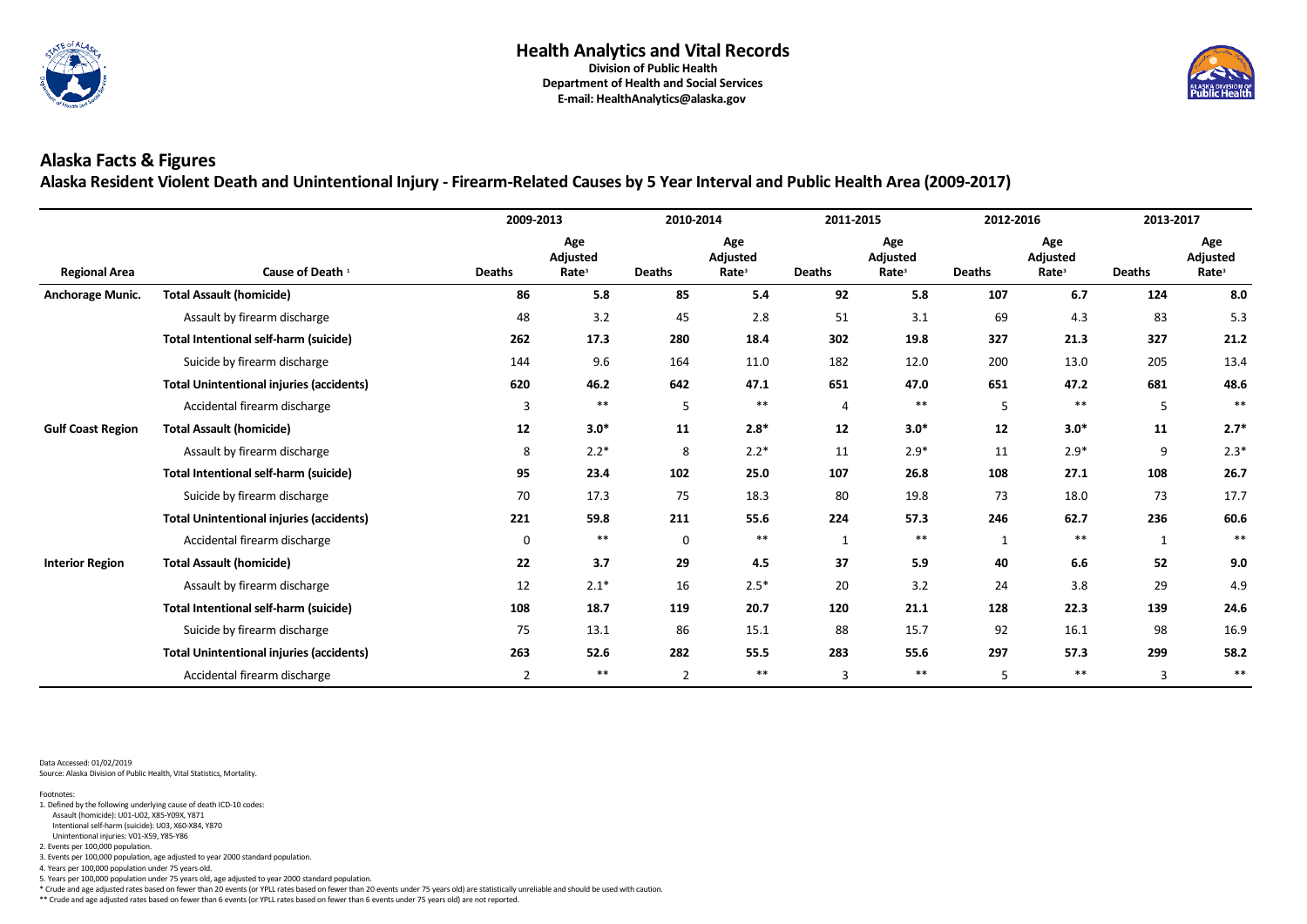

**Alaska Resident Violent Death and Unintentional Injury - Firearm-Related Causes by 5 Year Interval and Public Health Area (2009-2017)**

|                         |                                                 | 2009-2013      |                                             | 2010-2014      |                                             | 2011-2015      |                                             | 2012-2016      |                                      | 2013-2017      |                                             |
|-------------------------|-------------------------------------------------|----------------|---------------------------------------------|----------------|---------------------------------------------|----------------|---------------------------------------------|----------------|--------------------------------------|----------------|---------------------------------------------|
| <b>Regional Area</b>    | Cause of Death <sup>1</sup>                     | <b>Deaths</b>  | Age<br><b>Adjusted</b><br>Rate <sup>3</sup> | <b>Deaths</b>  | Age<br><b>Adjusted</b><br>Rate <sup>3</sup> | <b>Deaths</b>  | Age<br><b>Adjusted</b><br>Rate <sup>3</sup> | <b>Deaths</b>  | Age<br>Adjusted<br>Rate <sup>3</sup> | <b>Deaths</b>  | Age<br><b>Adjusted</b><br>Rate <sup>3</sup> |
| Mat-Su Borough          | <b>Total Assault (homicide)</b>                 | 28             | 5.8                                         | 29             | 6.1                                         | 29             | 6.1                                         | 30             | 6.4                                  | 29             | 6.1                                         |
|                         | Assault by firearm discharge                    | 19             | $4.0*$                                      | 19             | $3.9*$                                      | 19             | $3.9*$                                      | 21             | 4.5                                  | 23             | 4.8                                         |
|                         | <b>Total Intentional self-harm (suicide)</b>    | 82             | 18.6                                        | 87             | 18.9                                        | 88             | 18.6                                        | 91             | 19.2                                 | 106            | 22.4                                        |
|                         | Suicide by firearm discharge                    | 60             | 14.1                                        | 65             | 14.2                                        | 65             | 13.7                                        | 64             | 13.6                                 | 71             | 14.9                                        |
|                         | <b>Total Unintentional injuries (accidents)</b> | 245            | 59.9                                        | 262            | 63.6                                        | 259            | 62.2                                        | 262            | 61.3                                 | 274            | 62.7                                        |
|                         | Accidental firearm discharge                    |                | $***$                                       | $\mathbf{1}$   | $***$                                       | $\mathbf{1}$   | $***$                                       | $\mathbf{1}$   | $***$                                | $\mathbf 0$    | $***$                                       |
| <b>Northern Region</b>  | <b>Total Assault (homicide)</b>                 | 6              | $4.5*$                                      | $\overline{7}$ | $5.2*$                                      | 9              | $6.0*$                                      | 11             | $8.2*$                               | 14             | $10.6*$                                     |
|                         | Assault by firearm discharge                    | $\overline{2}$ | $***$                                       | $\overline{2}$ | $***$                                       | 4              | $***$                                       | $\overline{7}$ | $5.0*$                               | 9              | $6.8*$                                      |
|                         | <b>Total Intentional self-harm (suicide)</b>    | 65             | 48.3                                        | 66             | 48.9                                        | 68             | 49.7                                        | 66             | 46.4                                 | 70             | 50.2                                        |
|                         | Suicide by firearm discharge                    | 32             | 25.0                                        | 38             | 29.0                                        | 41             | 30.9                                        | 39             | 27.5                                 | 42             | 30.0                                        |
|                         | <b>Total Unintentional injuries (accidents)</b> | 97             | 91.6                                        | 84             | 76.0                                        | 86             | 75.7                                        | 84             | 71.3                                 | 96             | 83.2                                        |
|                         | Accidental firearm discharge                    |                | $***$                                       | $\overline{2}$ | $***$                                       | $\overline{2}$ | $***$                                       | $\overline{2}$ | $***$                                | $\overline{2}$ | $***$                                       |
| <b>Southeast Region</b> | <b>Total Assault (homicide)</b>                 | 9              | $2.6*$                                      | 9              | $2.6*$                                      | 10             | $2.8*$                                      | 9              | $2.5*$                               | 14             | $3.7*$                                      |
|                         | Assault by firearm discharge                    | 4              | $***$                                       |                | $***$                                       | 4              | $***$                                       | 4              | $***$                                | $\overline{7}$ | $1.9*$                                      |
|                         | <b>Total Intentional self-harm (suicide)</b>    | 77             | 22.2                                        | 67             | 19.1                                        | 63             | 17.2                                        | 61             | 16.6                                 | 68             | 18.2                                        |
|                         | Suicide by firearm discharge                    | 53             | 15.4                                        | 50             | 14.5                                        | 40             | 11.1                                        | 37             | 10.1                                 | 42             | 11.1                                        |
|                         | <b>Total Unintentional injuries (accidents)</b> | 172            | 48.8                                        | 181            | 50.1                                        | 175            | 47.7                                        | 179            | 48.8                                 | 193            | 53.7                                        |
|                         | Accidental firearm discharge                    | $\overline{2}$ | $***$                                       | $\overline{2}$ | $***$                                       | 3              | $***$                                       | 4              | $***$                                | $\overline{3}$ | $***$                                       |

Data Accessed: 01/02/2019 Source: Alaska Division of Public Health, Vital Statistics, Mortality.

\*\* Crude and age adjusted rates based on fewer than 6 events (or YPLL rates based on fewer than 6 events under 75 years old) are not reported.



5. Years per 100,000 population under 75 years old, age adjusted to year 2000 standard population.

\* Crude and age adjusted rates based on fewer than 20 events (or YPLL rates based on fewer than 20 events under 75 years old) are statistically unreliable and should be used with caution.

3. Events per 100,000 population, age adjusted to year 2000 standard population.

4. Years per 100,000 population under 75 years old.

2. Events per 100,000 population.

 Unintentional injuries: V01-X59, Y85-Y86 Intentional self-harm (suicide): U03, X60-X84, Y870

Assault (homicide): U01-U02, X85-Y09X, Y871

Footnotes: 1. Defined by the following underlying cause of death ICD-10 codes: